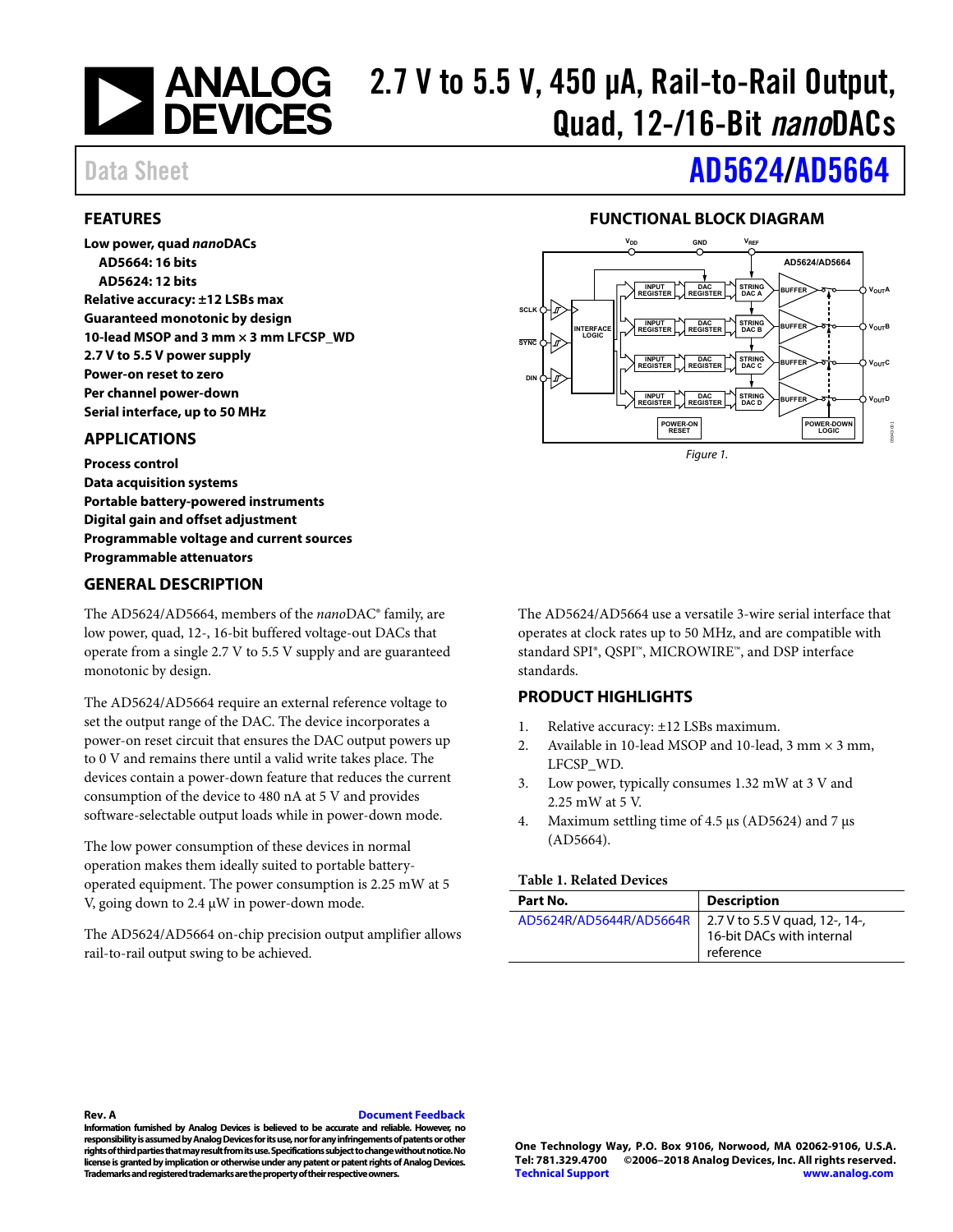# **TABLE OF CONTENTS**

# Choosing a Reference for the AD5624/AD5664............................. 20 Using a Reference as a Power Supply for the Using AD5624/AD5664 with a Galvanically Isolated

### <span id="page-1-0"></span>**REVISION HISTORY**

#### 6/2018-Rev. 0 to Rev. A

| Changed Applications Section to Applications Information |  |
|----------------------------------------------------------|--|
|                                                          |  |
|                                                          |  |
|                                                          |  |

#### 6/2006—Revision 0: Initial Version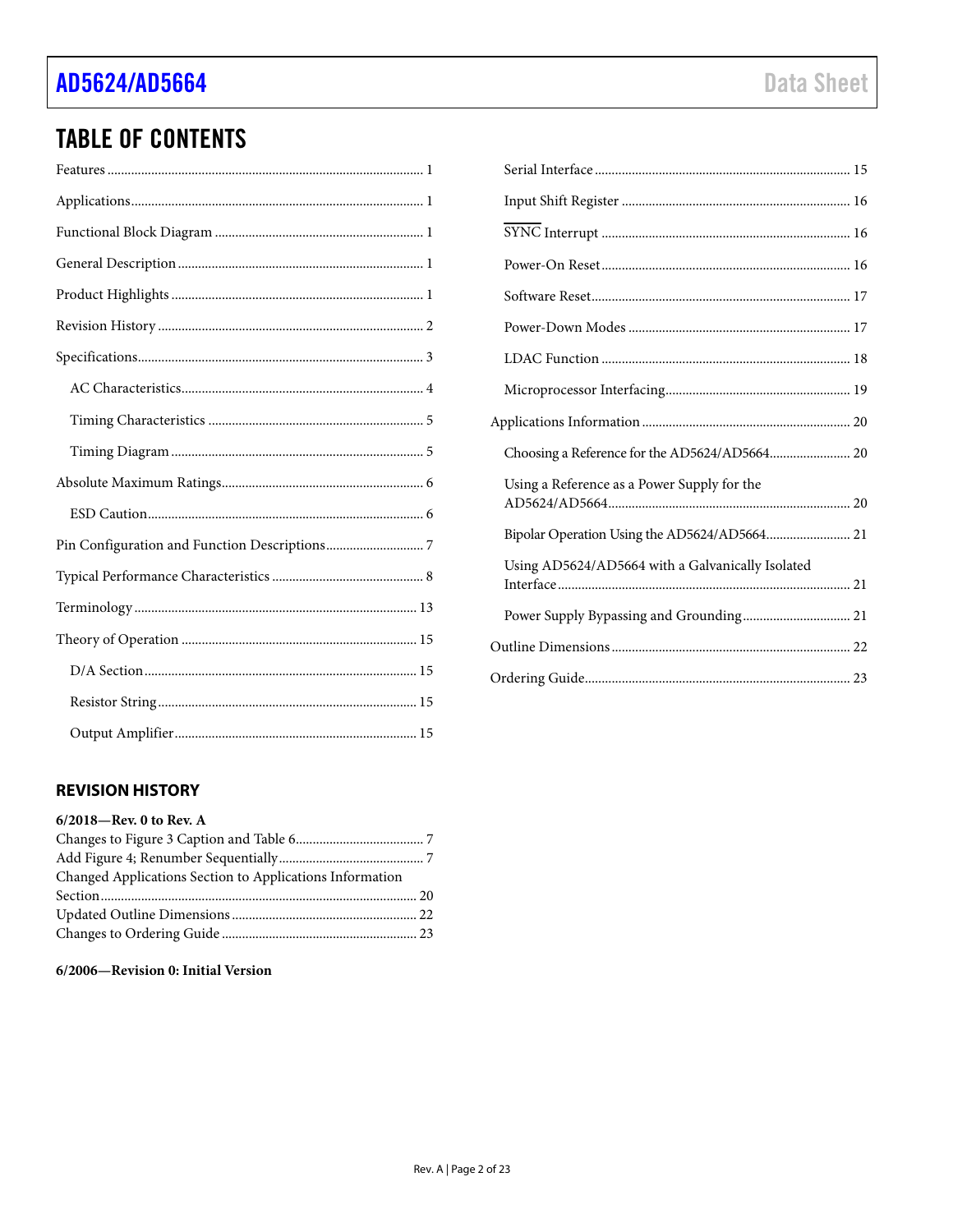# <span id="page-2-0"></span>**SPECIFICATIONS**

 $V_{\text{DD}} = +2.7 \text{ V}$  to  $+5.5 \text{ V}$ ;  $R_L = 2 \text{ k}\Omega$  to GND;  $C_L = 200 \text{ pF}$  to GND;  $V_{\text{REF}} = V_{\text{DD}}$ ; all specifications  $T_{\text{MIN}}$  to  $T_{\text{MAX}}$ , unless otherwise noted.

#### **Table 2.**

|                                        |      | A Grade <sup>1</sup> |                 |                | <b>B</b> Grade <sup>1</sup> |                 |             |                                                                         |
|----------------------------------------|------|----------------------|-----------------|----------------|-----------------------------|-----------------|-------------|-------------------------------------------------------------------------|
| <b>Parameter</b>                       | Min  | <b>Typ</b>           | <b>Max</b>      | Min            | <b>Typ</b>                  | <b>Max</b>      | <b>Unit</b> | <b>Conditions/Comments</b>                                              |
| STATIC PERFORMANCE <sup>2</sup>        |      |                      |                 |                |                             |                 |             |                                                                         |
| AD5664                                 |      |                      |                 |                |                             |                 |             |                                                                         |
| Resolution                             | 16   |                      |                 | 16             |                             |                 | <b>Bits</b> |                                                                         |
| Relative Accuracy                      |      | ±8                   | ±16             |                | ±6                          | ±12             | <b>LSB</b>  |                                                                         |
| <b>Differential Nonlinearity</b>       |      |                      | ±1              |                |                             | ±1              | <b>LSB</b>  | Guaranteed monotonic by<br>design                                       |
| AD5624                                 |      |                      |                 |                |                             |                 |             |                                                                         |
| Resolution                             |      |                      |                 | 12             |                             |                 | <b>Bits</b> |                                                                         |
| <b>Relative Accuracy</b>               |      |                      |                 |                | ±0.5                        | ±1              | <b>LSB</b>  |                                                                         |
| <b>Differential Nonlinearity</b>       |      |                      |                 |                |                             | ±0.25           | <b>LSB</b>  | Guaranteed monotonic by<br>design                                       |
| Zero Code Error                        |      | $\overline{2}$       | 10 <sup>°</sup> |                | $\overline{2}$              | 10              | mV          | All zeroes loaded to DAC register                                       |
| <b>Offset Error</b>                    |      | ±1                   | ±10             |                | ±1                          | ±10             | mV          |                                                                         |
| <b>Full-Scale Error</b>                |      | $-0.1$               | ±1              |                | $-0.1$                      | ±1              | % of FSR    | All ones loaded to DAC register                                         |
| <b>Gain Error</b>                      |      |                      | ±1.5            |                |                             | ±1.5            | % of FSR    |                                                                         |
| Zero Code Error Drift                  |      | ±2                   |                 |                | ±2                          |                 | µV/°C       |                                                                         |
| <b>Gain Temperature</b><br>Coefficient |      | ±2.5                 |                 |                | ±2.5                        |                 | ppm         | Of FSR/°C                                                               |
| DC Power Supply Rejection<br>Ratio     |      | $-100$               |                 |                | $-100$                      |                 | dB          | DAC code = midscale ; $V_{DD} \pm 10\%$                                 |
| <b>DC Crosstalk</b>                    |      | 10                   |                 |                | 10                          |                 | μV          | Due to full-scale output change<br>$R_L = 2 k\Omega$ to GND or $V_{DD}$ |
|                                        |      | 10                   |                 |                | 10                          |                 | µV/mA       | Due to load current change                                              |
|                                        |      | 5                    |                 |                | 5                           |                 | μV          | Due to powering down (per<br>channel)                                   |
| OUTPUT CHARACTERISTICS <sup>3</sup>    |      |                      |                 |                |                             |                 |             |                                                                         |
| Output Voltage Range                   | 0    |                      | V <sub>DD</sub> | $\mathbf 0$    |                             | V <sub>DD</sub> | V           |                                                                         |
| <b>Capacitive Load Stability</b>       |      | $\overline{2}$       |                 |                | $\overline{2}$              |                 | nF          | $R_L = \infty$                                                          |
|                                        |      | 10                   |                 |                | 10                          |                 | nF          | $R_{L} = 2 k\Omega$                                                     |
| DC Output Impedance                    |      | 0.5                  |                 |                | 0.5                         |                 | $\Omega$    |                                                                         |
| <b>Short-Circuit Current</b>           |      | 30                   |                 |                | 30                          |                 | mA          | $V_{DD} = 5V$                                                           |
| Power-Up Time                          |      | 4                    |                 |                | 4                           |                 | μs          | Coming out of power-down<br>mode; $V_{DD} = 5 V$                        |
| <b>REFERENCE INPUTS</b>                |      |                      |                 |                |                             |                 |             |                                                                         |
| <b>Reference Current</b>               |      | 170                  | 200             |                | 170                         | 200             | μA          | $V_{REF} = V_{DD} = 5.5 V$                                              |
| Reference Input Range                  | 0.75 |                      | V <sub>DD</sub> | 0.75           |                             | V <sub>DD</sub> | V           |                                                                         |
| Reference Input Impedance              |      | 26                   |                 |                | 26                          |                 | $k\Omega$   |                                                                         |
| LOGIC INPUTS <sup>3</sup>              |      |                      |                 |                |                             |                 |             |                                                                         |
| <b>Input Current</b>                   |      |                      | ±2              |                |                             | ±2              | μA          | All digital inputs                                                      |
| VINL, Input Low Voltage                |      |                      | 0.8             |                |                             | 0.8             | V           | $V_{DD} = 5 V, 3 V$                                                     |
| V <sub>INH</sub> , Input High Voltage  | 2    |                      |                 | $\overline{2}$ |                             |                 | V           | $V_{DD} = 5 V, 3 V$                                                     |
| Pin Capacitance                        |      | 3                    |                 |                | 3                           |                 | pF          |                                                                         |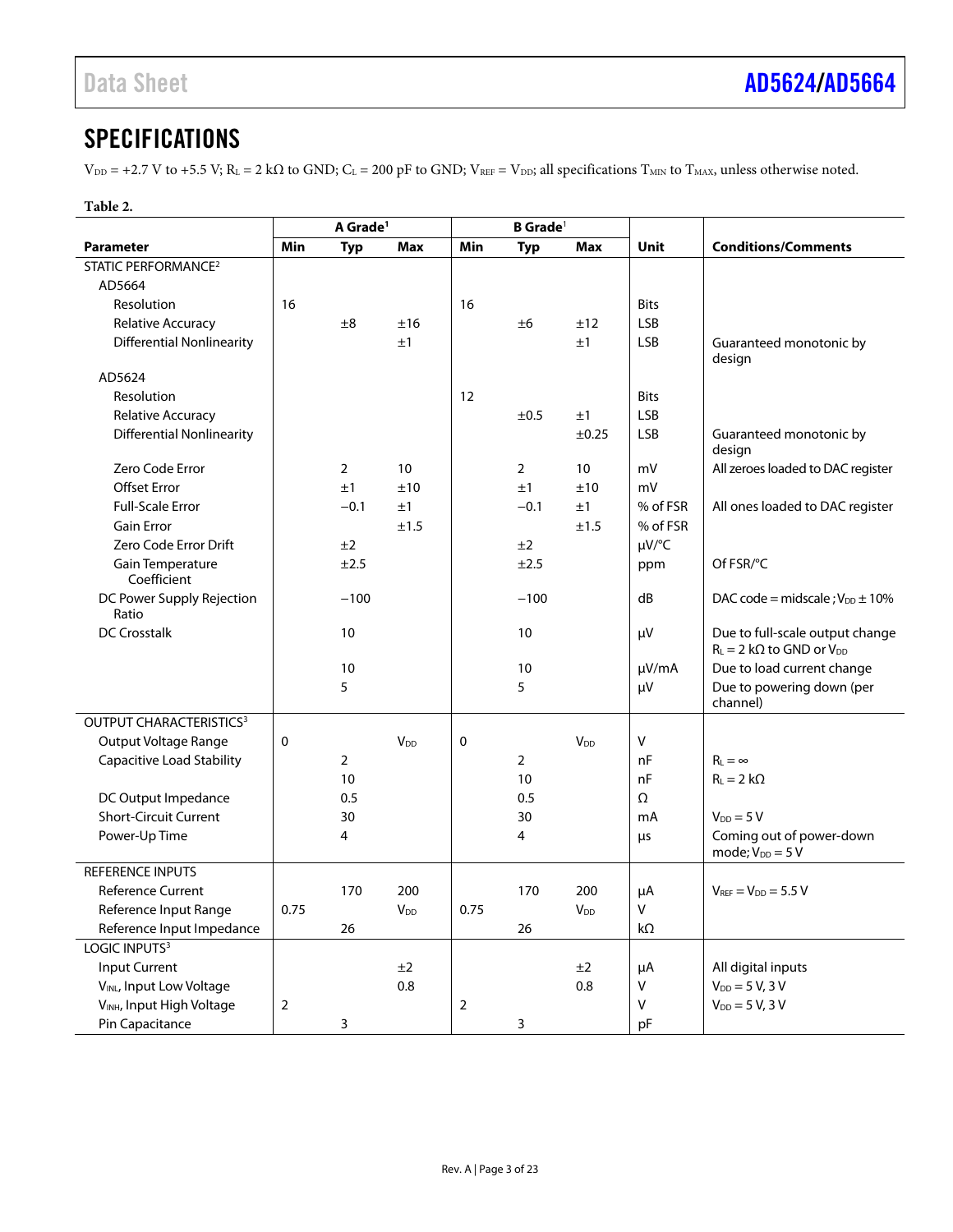# <span id="page-3-1"></span>[AD5624](http://www.analog.com/AD5624?doc=AD5624_5664.pdf)[/AD5664](http://www.analog.com/AD5664?doc=AD5624_5664.pdf) Data Sheet

|                                                         | A Grade <sup>1</sup> |      | B Grade <sup>1</sup> |     |      |      |             |                                    |
|---------------------------------------------------------|----------------------|------|----------------------|-----|------|------|-------------|------------------------------------|
| <b>Parameter</b>                                        | Min                  | Typ  | Max                  | Min | Typ  | Max  | <b>Unit</b> | <b>Conditions/Comments</b>         |
| POWER REQUIREMENTS                                      |                      |      |                      |     |      |      |             |                                    |
| $V_{DD}$                                                | 2.7                  |      | 5.5                  | 2.7 |      | 5.5  | V           |                                    |
| $I_{DD}$ (Normal Mode) <sup>4</sup>                     |                      |      |                      |     |      |      |             | $V_{IH} = V_{DD}$ , $V_{IL} = GND$ |
| $V_{DD} = 4.5 V$ to 5.5 V                               |                      | 0.45 | 0.9                  |     | 0.45 | 0.9  | mA          |                                    |
| $V_{DD} = 2.7 V to 3.6 V$                               |                      | 0.44 | 0.85                 |     | 0.44 | 0.85 | mA          |                                    |
| I <sub>DD</sub> (All Power-Down<br>$Modes$ <sup>5</sup> |                      |      |                      |     |      |      |             | $V_{IH} = V_{DD}$ , $V_{IL} = GND$ |
|                                                         |                      |      |                      |     |      |      |             |                                    |
| $V_{DD} = 4.5 V$ to 5.5 V                               |                      | 0.48 |                      |     | 0.48 |      | μA          |                                    |
| $V_{DD} = 2.7 V$ to 3.6 V                               |                      | 0.2  |                      |     | 0.2  |      | μA          |                                    |

1 Temperature range: A grade and B grade: −40°C to +105°C. 2

<sup>2</sup> Linearity calculated using a reduced code range: AD5664 (Code 512 to Code 65,024); AD5624 (Code 32 to Code 4064); output unloaded.

<sup>3</sup> Guaranteed by design and characterization, not production tested.

4 Interface inactive. All DACs active. DAC outputs unloaded.

5 All DACs powered down.

#### <span id="page-3-0"></span>**AC CHARACTERISTICS**

 $V_{DD} = 2.7$  V to 5.5 V; R<sub>L</sub> = 2 k $\Omega$  to GND; C<sub>L</sub> = 200 pF to GND; V<sub>REF</sub> = V<sub>DD</sub>; all specifications T<sub>MIN</sub> to T<sub>MAX</sub>, unless otherwise noted.<sup>1</sup>

| Table 3.                             |            |            |     |             |                                                                |
|--------------------------------------|------------|------------|-----|-------------|----------------------------------------------------------------|
| Parameter <sup>2, 3</sup>            | <b>Min</b> | <b>Typ</b> | Max | <b>Unit</b> | <b>Conditions/Comments</b>                                     |
| Output Voltage Settling Time         |            |            |     |             |                                                                |
| AD5664                               |            | 4          |     | μs          | $\frac{1}{4}$ to $\frac{3}{4}$ scale settling to $\pm$ 2 LSB   |
| AD5624                               |            | 3          | 4.5 | μs          | $\frac{1}{4}$ to $\frac{3}{4}$ scale settling to $\pm$ 0.5 LSB |
| Slew Rate                            |            | 1.8        |     | $V/\mu s$   |                                                                |
| Digital-to-Analog Glitch Impulse     |            | 10         |     | $nV-S$      | 1 LSB change around major carry                                |
| Digital Feedthrough                  |            | 0.1        |     | $nV-S$      |                                                                |
| Reference Feedthrough                |            | $-90$      |     | dBs         | $V_{REF}$ = 2 V $\pm$ 0.1 V p-p, frequency 10 Hz to 20 MHz     |
| <b>Digital Crosstalk</b>             |            | 0.1        |     | $nV-S$      |                                                                |
| Analog Crosstalk                     |            |            |     | $nV-S$      |                                                                |
| DAC-to-DAC Crosstalk                 |            |            |     | nV-s        |                                                                |
| Multiplying Bandwidth                |            | 340        |     | kHz         | $V_{REF} = 2 V \pm 0.1 V p-p$                                  |
| <b>Total Harmonic Distortion</b>     |            | $-80$      |     | dB          | $V_{REF}$ = 2 V $\pm$ 0.1 V p-p, frequency = 10 kHz            |
| <b>Output Noise Spectral Density</b> |            | 120        |     | nV/√Hz      | DAC code = midscale, 1 $kHz$                                   |
|                                      |            | 100        |     | nV/√Hz      | DAC code = midscale, 10 $kHz$                                  |
| <b>Output Noise</b>                  |            | 15         |     | $\mu V$ p-p | 0.1 Hz to 10 Hz                                                |

<sup>1</sup> Guaranteed by design and characterization, not production tested.<br><sup>2</sup> Temperature range: −40°C to +105°C; typical at 25°C.<br><sup>3</sup> See the Terminology section

<sup>3</sup> See th[e Terminology s](#page-12-0)ection.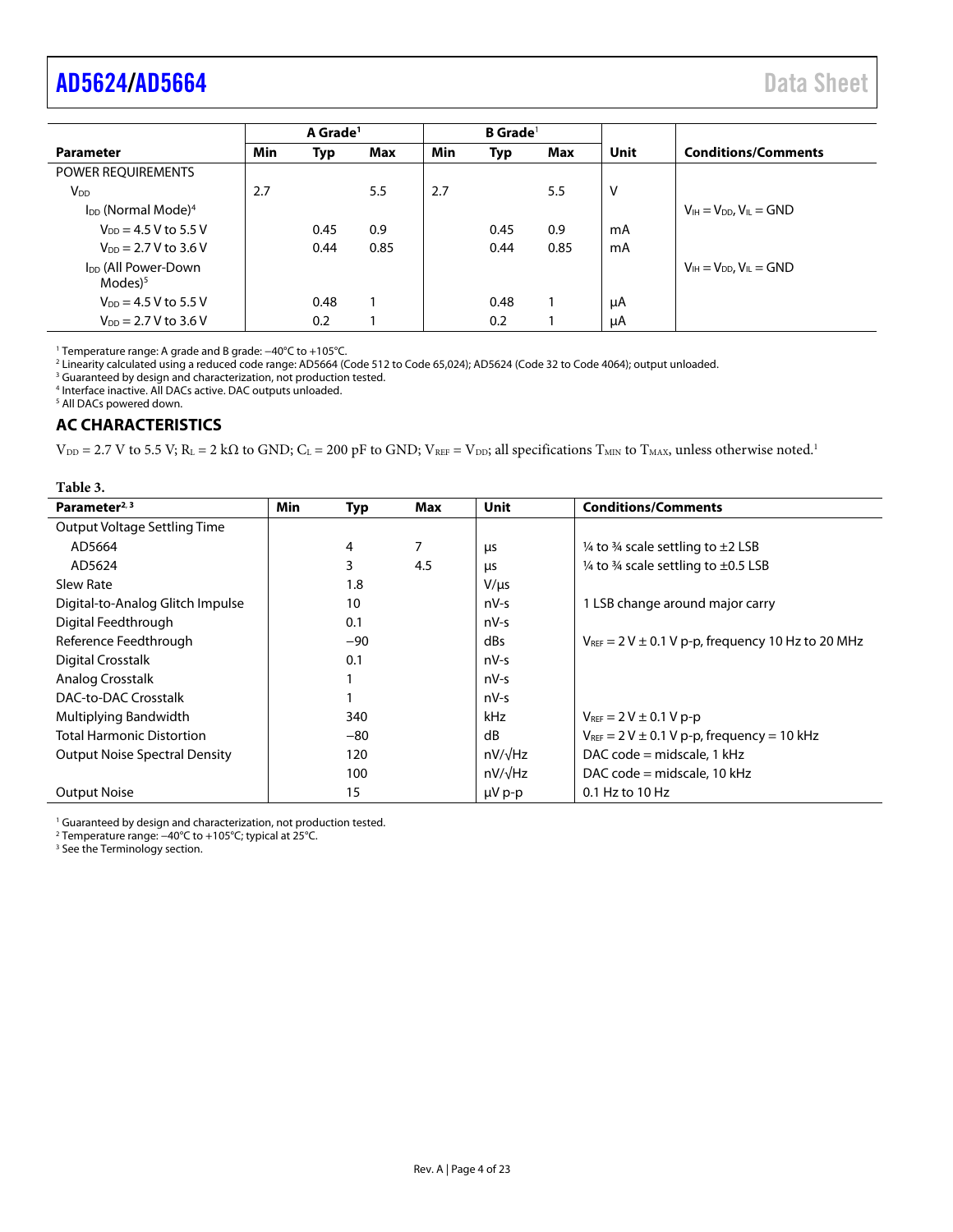### <span id="page-4-0"></span>**TIMING CHARACTERISTICS**

All input signals are specified with  $t_R = t_F = 1$  ns/V (10% to 90% of V<sub>DD</sub>) and timed from a voltage level of  $(V_{IL} + V_{IH})/2$  (se[e Figure 2\)](#page-4-2).  $V_{DD}$  = 2.7 V to 5.5 V; all specifications  $T_{MIN}$  to  $T_{MAX}$ , unless otherwise noted.

#### **Table 4.**

|                             | <b>Limit at <math>T_{MIN}</math>, <math>T_{MAX}</math></b> |        |                                       |
|-----------------------------|------------------------------------------------------------|--------|---------------------------------------|
| Parameter <sup>1</sup>      | $V_{DD} = 2.7 V$ to 5.5 V                                  | Unit   | <b>Conditions/Comments</b>            |
| t <sub>1</sub> <sup>2</sup> | 20                                                         | ns min | SCLK cycle time                       |
| t <sub>2</sub>              | 9                                                          | ns min | SCLK high time                        |
| tз                          | 9                                                          | ns min | <b>SCLK</b> low time                  |
| t4                          | 13                                                         | ns min | SYNC to SCLK falling edge setup time  |
| t5                          |                                                            | ns min | Data setup time                       |
| t6                          |                                                            | ns min | Data hold time                        |
| t7                          | 0                                                          | ns min | SCLK falling edge to SYNC rising edge |
| ts                          | 15                                                         | ns min | Minimum SYNC high time                |
| t9                          | 13                                                         | ns min | SYNC rising edge to SCLK fall ignore  |
| $t_{10}$                    | 0                                                          | ns min | SCLK falling edge to SYNC fall ignore |

<sup>1</sup> Guaranteed by design and characterization, not production tested.<br><sup>2</sup> Maximum SCLK frequency is 50 MHz at V<sub>DD</sub> = 2.7 V to 5.5 V.

### <span id="page-4-2"></span><span id="page-4-1"></span>**TIMING DIAGRAM**



Figure 2. Serial Write Operation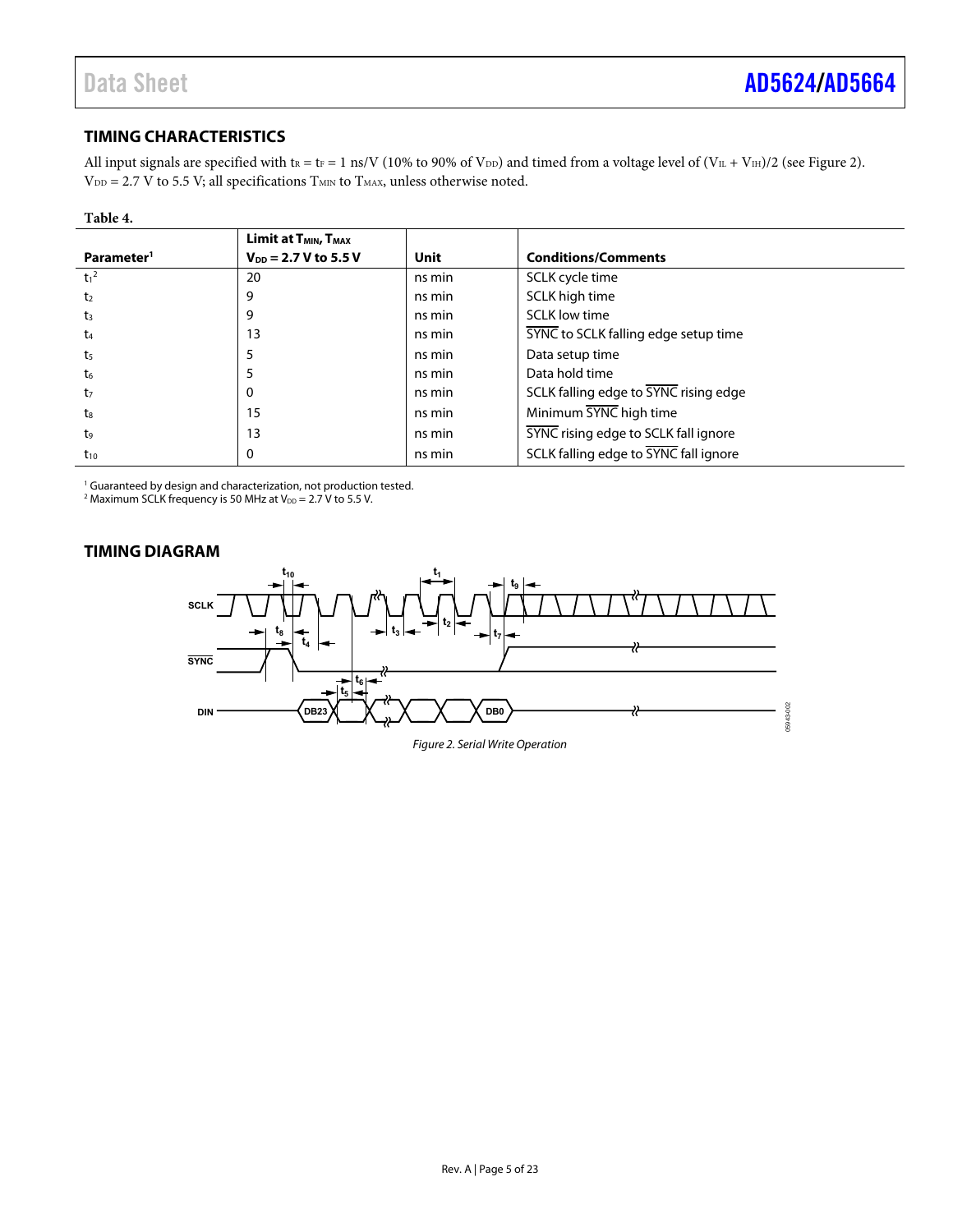### <span id="page-5-0"></span>ABSOLUTE MAXIMUM RATINGS

 $T_A = 25$ °C, unless otherwise noted.

#### **Table 5.**

| Parameter                                 | Rating                               |
|-------------------------------------------|--------------------------------------|
| V <sub>DD</sub> to GND                    | $-0.3$ V to $+7$ V                   |
| Vout to GND                               | $-0.3$ V to V <sub>DD</sub> $+0.3$ V |
| $V_{\text{RFF}}$ to GND                   | $-0.3$ V to V <sub>DD</sub> + 0.3 V  |
| Digital Input Voltage to GND              | $-0.3$ V to $V_{DD}$ + 0.3 V         |
| Operating Temperature Range               |                                      |
| Industrial (A Grade, B Grade)             | $-40^{\circ}$ C to $+105^{\circ}$ C  |
| Storage Temperature Range                 | $-65^{\circ}$ C to +150 $^{\circ}$ C |
| Junction Temperature (T <sub>J</sub> max) | $150^{\circ}$ C                      |
| Power Dissipation                         | $(TJ max - TA)/\thetaJA$             |
| LFCSP_WD Package (4-Layer Board)          |                                      |
| $\theta_{JA}$ Thermal Impedance           | $61^{\circ}$ C/W                     |
| MSOP Package (4-Layer Board)              |                                      |
| $\theta_{JA}$ Thermal Impedance           | 142°C/W                              |
| $\theta_{\text{JC}}$ Thermal Impedance    | 43.7 $°C/W$                          |
| Reflow Soldering Peak Temperature         |                                      |
| Pb-Free                                   | $260^{\circ}$ C ± 5°C                |

Stresses at or above those listed under Absolute Maximum Ratings may cause permanent damage to the product. This is a stress rating only; functional operation of the product at these or any other conditions above those indicated in the operational section of this specification is not implied. Operation beyond the maximum operating conditions for extended periods may affect product reliability.

### <span id="page-5-1"></span>**ESD CAUTION**



ESD (electrostatic discharge) sensitive device. Charged devices and circuit boards can discharge without detection. Although this product features patented or proprietary protection circuitry, damage may occur on devices subjected to high energy ESD. Therefore, proper ESD precautions should be taken to avoid performance degradation or loss of functionality.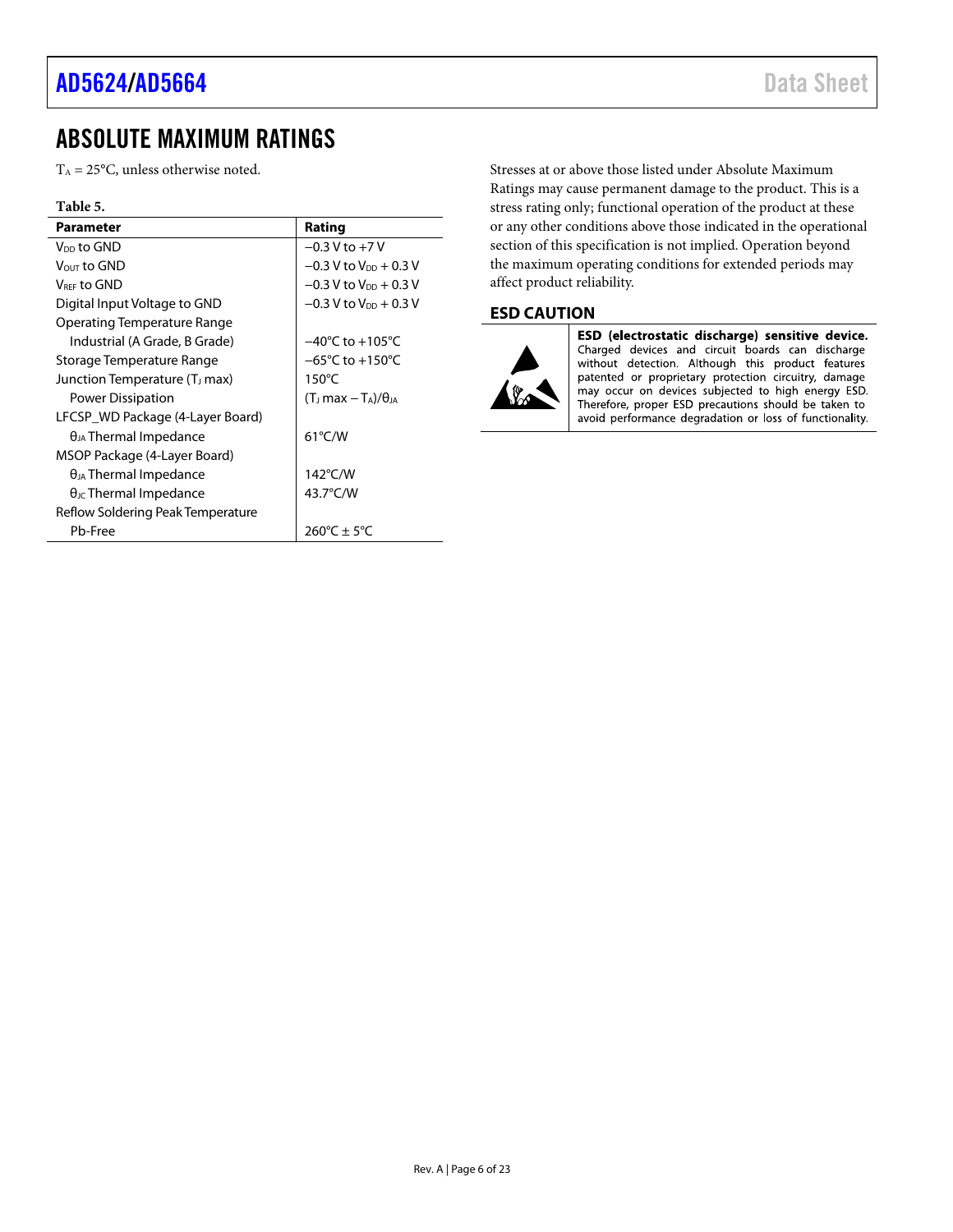# Data Sheet **[AD5624](http://www.analog.com/AD5624?doc=AD5624_5664.pdf)[/AD5664](http://www.analog.com/AD5664?doc=AD5624_5664.pdf)**

# <span id="page-6-0"></span>PIN CONFIGURATION AND FUNCTION DESCRIPTIONS



**10**  $V_{\mathsf{OUT}}$ A 1 $\left[\begin{smallmatrix} \cdot & \cdot & \cdot & \cdot & \cdot \end{smallmatrix}\right]$  ,  $\left[\begin{smallmatrix} \cdot & \cdot & \cdot & \cdot \end{smallmatrix}\right]$  10  $V_{\mathsf{REF}}$ **9** V<sub>OUT</sub>B 2ြ | AD5624/| ါ 9 V<sub>DD</sub> **AD5624/ AD5664 8**  $GND$  3 $\Box$   $\vdash$  AD5664  $\vdash$   $\Box$ 8 DIN **7**  $V_{OUT}C$  4 $\Box$ **V<sub>OUT</sub>C 4**  $\Box$  TOP VIEW  $\Box$  7 SCLK **6 VOUTD SYNC 5 NOTES**  $\overline{8}$ 05943-104 5943-1 **1. EXPOSED PAD TIED TO GND ON LFCSP PACKAGE.** Figure 4. 10-Lead LFCSP Pin Configuration

Figure 3. 10-Lead MSOP Pin Configuration

| Pin No.        | <b>Mnemonic</b>         | <b>Description</b>                                                                                                                                                                                                                                        |
|----------------|-------------------------|-----------------------------------------------------------------------------------------------------------------------------------------------------------------------------------------------------------------------------------------------------------|
| $\mathbf{1}$   | <b>VOUTA</b>            | Analog Output Voltage from DAC A. The output amplifier has rail-to-rail operation.                                                                                                                                                                        |
| $\overline{2}$ | <b>VoutB</b>            | Analog Output Voltage from DAC B. The output amplifier has rail-to-rail operation.                                                                                                                                                                        |
| 3              | <b>GND</b>              | Ground Reference Point for All Circuitry on the device                                                                                                                                                                                                    |
| 4              | Vour <sub>C</sub>       | Analog Output Voltage from DAC C. The output amplifier has rail-to-rail operation.                                                                                                                                                                        |
| 5              | $V_{\text{OUT}}D$       | Analog Output Voltage from DAC D. The output amplifier has rail-to-rail operation.                                                                                                                                                                        |
| 6              | <b>SYNC</b>             | Active Low Control Input. This is the frame synchronization signal for the input data. When SYNC goes low, it powers on                                                                                                                                   |
|                |                         | the SCLK and DIN buffers and enables the input shift register. Data is transferred in on the falling edges of the next<br>24 clocks. If SYNC is taken high before the 24 <sup>th</sup> falling edge, the rising edge of SYNC acts as an interrupt and the |
|                |                         | write sequence is ignored by the device.                                                                                                                                                                                                                  |
| 7              | <b>SCLK</b>             | Serial Clock Input. Data is clocked into the input shift register on the falling edge of the serial clock input. Data can<br>be transferred at rates up to 50 MHz.                                                                                        |
| 8              | <b>DIN</b>              | Serial Data Input. This device has a 24-bit input shift register. Data is clocked into the register on the falling edge of<br>the serial clock input.                                                                                                     |
| 9              | $V_{DD}$                | Power Supply Input. These devices can be operated from 2.7 V to 5.5 V. The supply is decoupled with a 10 µF<br>capacitor in parallel with a 0.1 µF capacitor to GND.                                                                                      |
| 10             | <b>V</b> <sub>RFF</sub> | Reference Voltage Input.                                                                                                                                                                                                                                  |
|                | EPAD                    | Exposed Pad. Exposed pad tied to GND on LFCSP package.                                                                                                                                                                                                    |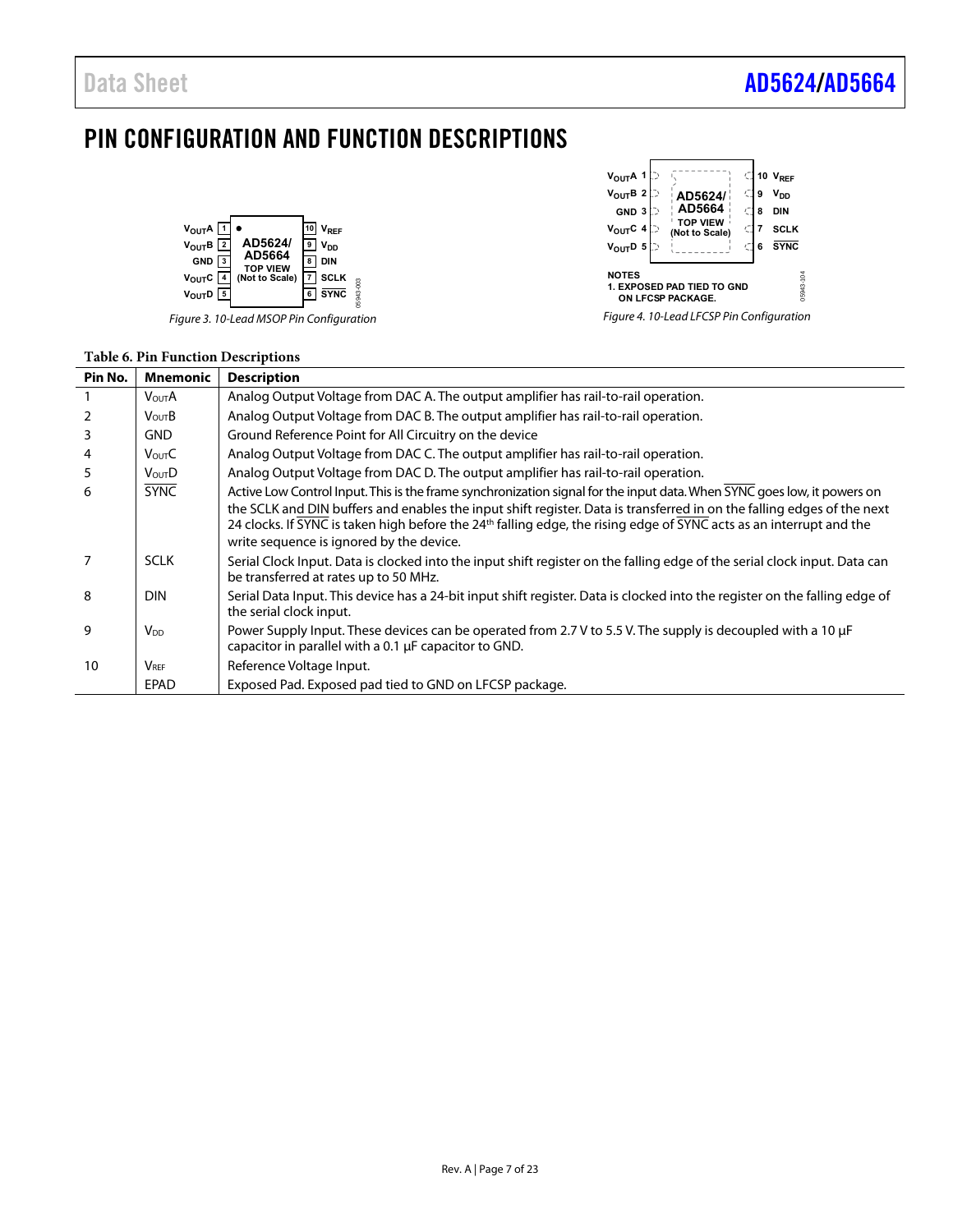# <span id="page-7-0"></span>TYPICAL PERFORMANCE CHARACTERISTICS



Figure 5. INL AD5664

<span id="page-7-1"></span>



<span id="page-7-2"></span>

<span id="page-7-3"></span>Figure 7. DNL AD5664

<span id="page-7-4"></span>



Figure 10. INL and DNL Error vs. VREF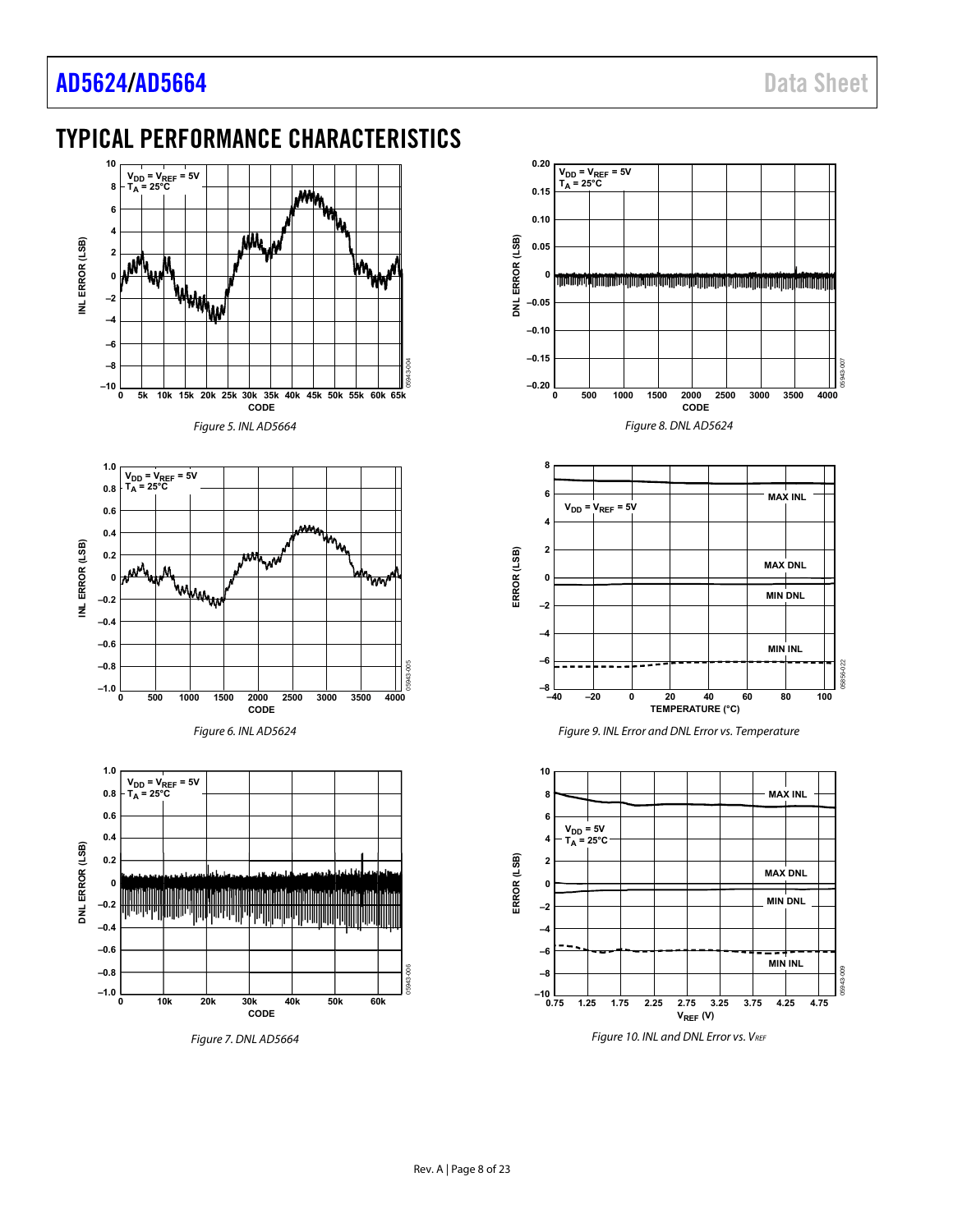# Data Sheet **[AD5624/](http://www.analog.com/AD5624?doc=AD5624_5664.pdf)[AD5664](http://www.analog.com/AD5664?doc=AD5624_5664.pdf)**









<span id="page-8-1"></span>

<span id="page-8-0"></span>Figure 13. Zero-Scale Error and Offset Error vs. Temperature



Figure 14. Gain Error and Full-Scale Error vs. Supply







Figure 16. I<sub>DD</sub> Histogram with  $V_{DD} = 5.5$  V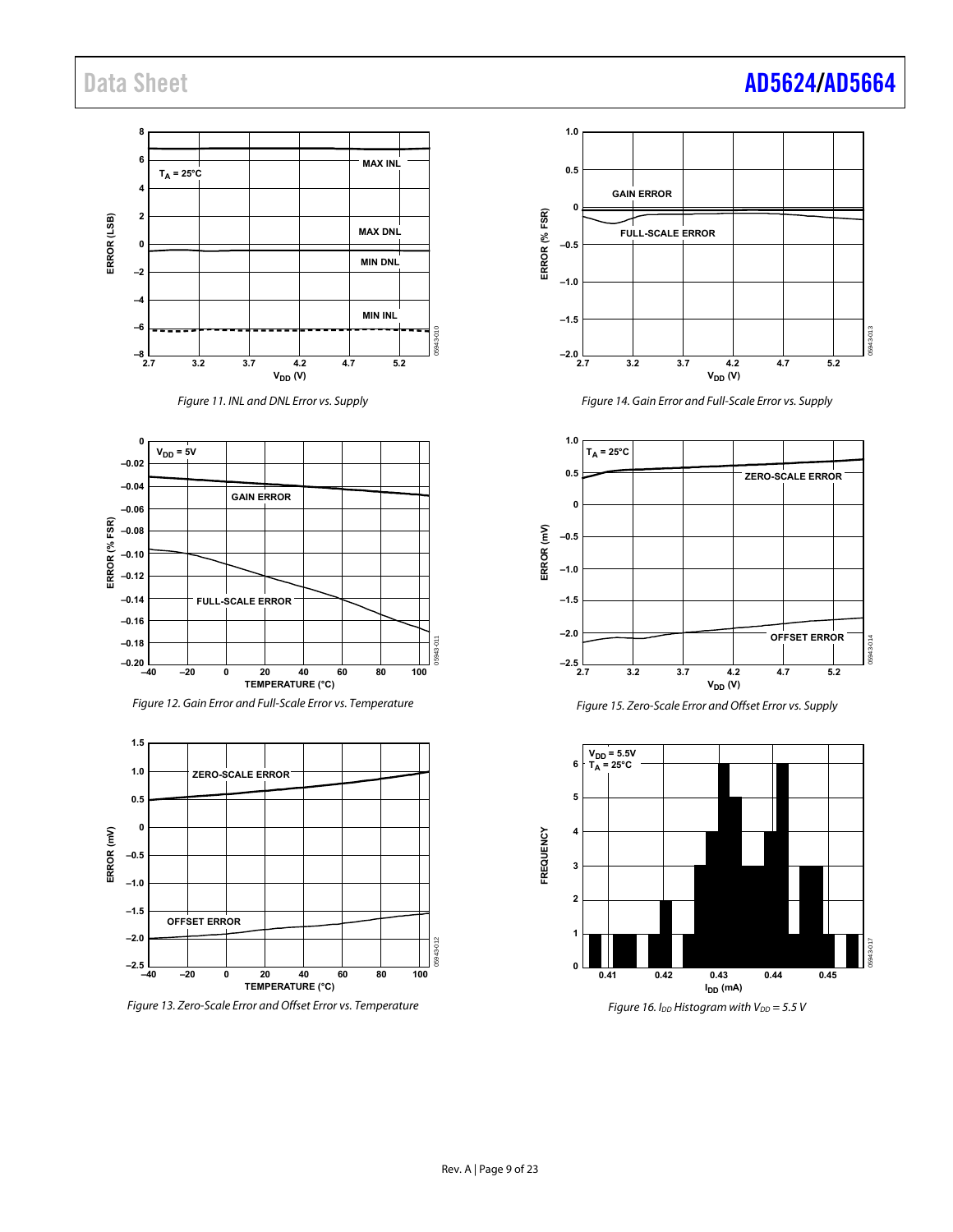# [AD5624/](http://www.analog.com/AD5624?doc=AD5624_5664.pdf)[AD5664](http://www.analog.com/AD5664?doc=AD5624_5664.pdf) Data Sheet





Figure 18. Headroom at Rails vs. Source and Sink Current

<span id="page-9-0"></span>

Figure 19. Supply Current vs. Temperature



Figure 20. Full-Scale Settling Time, 5 V







<span id="page-9-1"></span>Figure 22. Exiting Power-Down to Midscale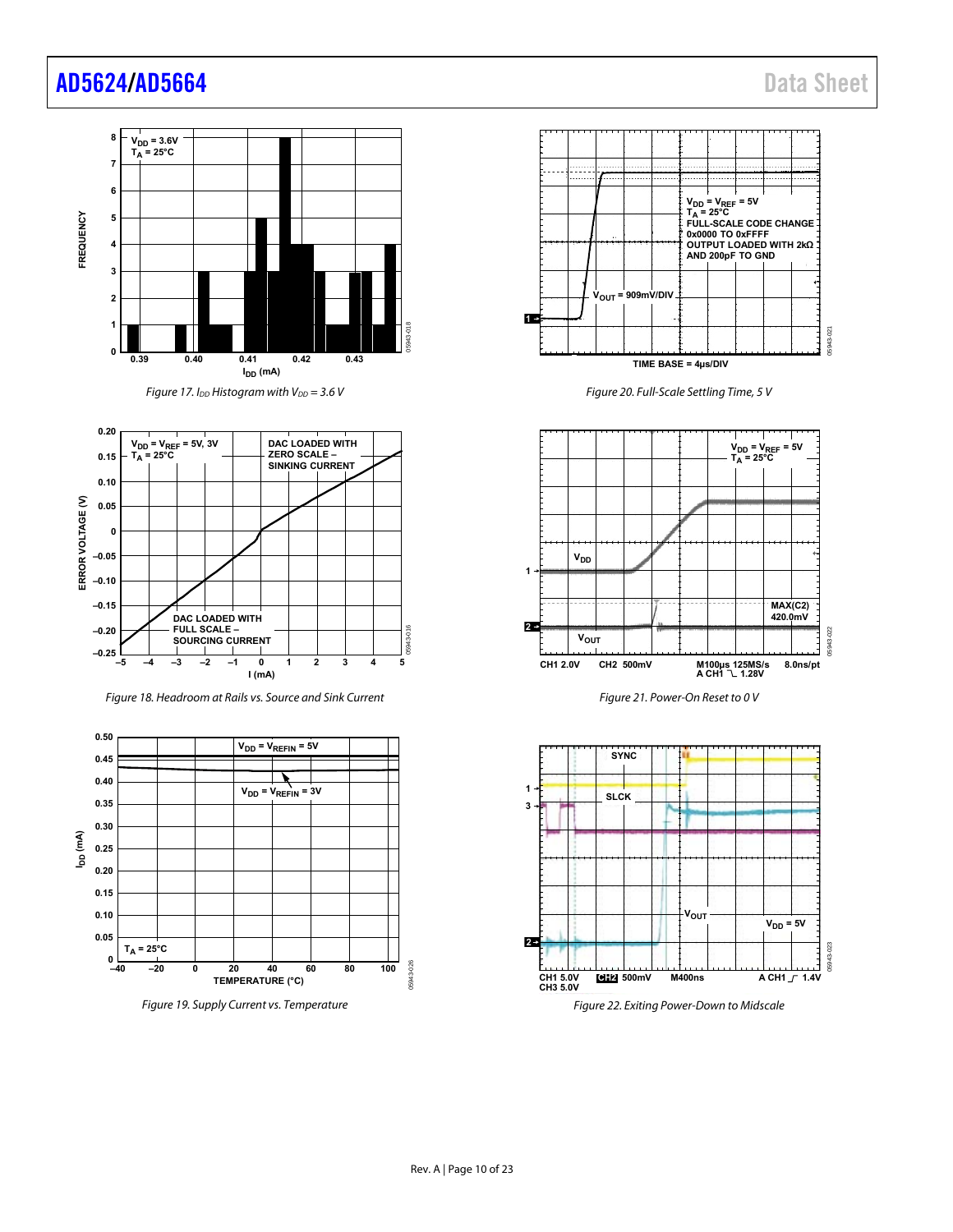## Data Sheet **[AD5624/](http://www.analog.com/AD5624?doc=AD5624_5664.pdf)[AD5664](http://www.analog.com/AD5664?doc=AD5624_5664.pdf)**



Figure 23. Digital-to-Analog Glitch Impulse (Negative)

<span id="page-10-2"></span><span id="page-10-0"></span>







<span id="page-10-1"></span>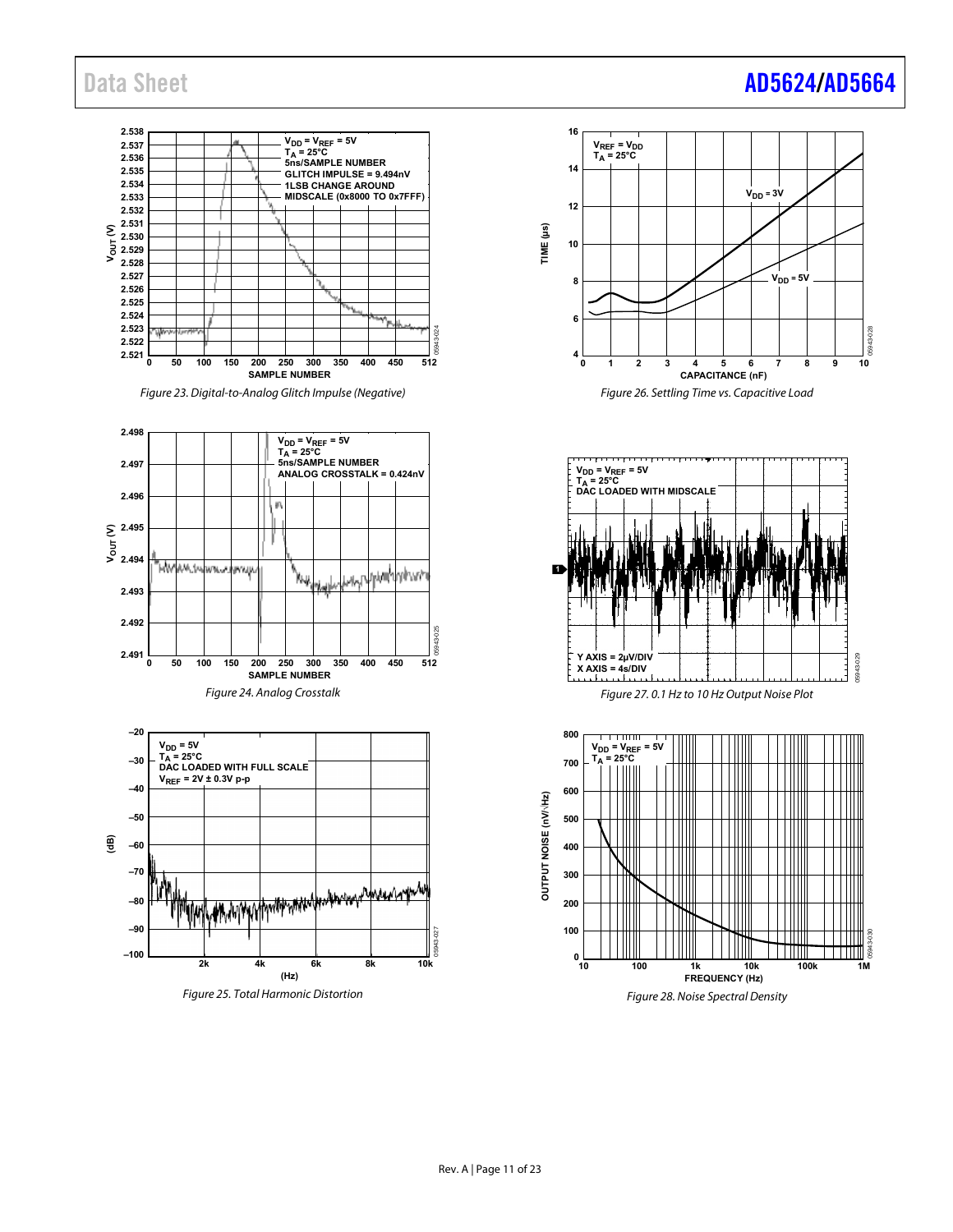# [AD5624/](http://www.analog.com/AD5624?doc=AD5624_5664.pdf)[AD5664](http://www.analog.com/AD5664?doc=AD5624_5664.pdf) Data Sheet

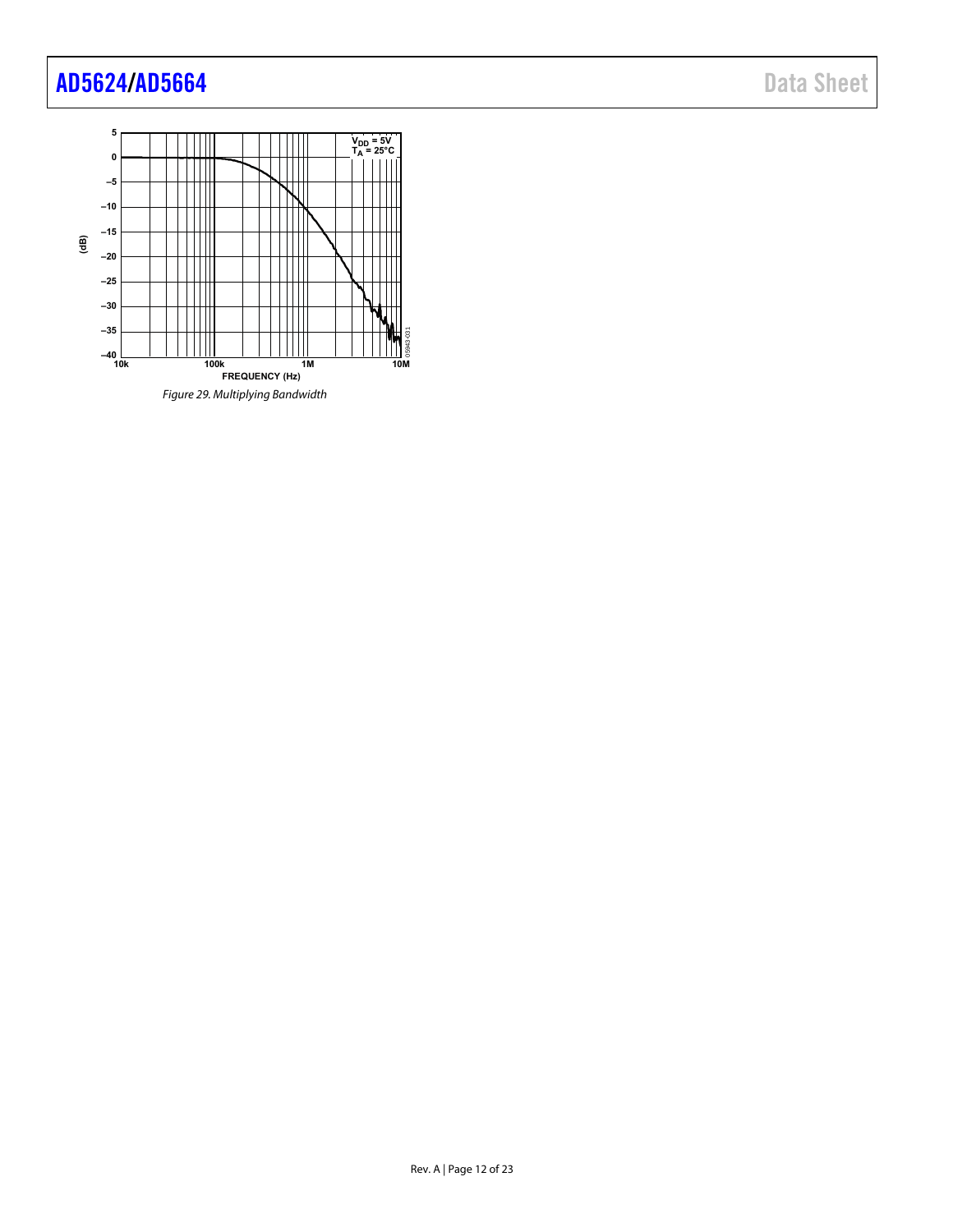### <span id="page-12-0"></span>**TERMINOLOGY**

#### **Relative Accuracy or Integral Nonlinearity (INL)**

For the DAC, relative accuracy or integral nonlinearity is a measurement of the maximum deviation, in LSBs, from a straight line passing through the endpoints of the DAC transfer function. A typical INL vs. code plot can be seen in [Figure 5](#page-7-1) an[d Figure 6.](#page-7-2) 

#### **Differential Nonlinearity (DNL)**

Differential nonlinearity is the difference between the measured change and the ideal 1 LSB change between any two adjacent codes. A specified differential nonlinearity of ±1 LSB maximum ensures monotonicity. This DAC is guaranteed monotonic by design. A typical DNL vs. code plot can be seen i[n Figure 7 a](#page-7-3)nd [Figure 8.](#page-7-4)

#### **Zero-Scale Error**

Zero-scale error is a measurement of the output error when zero code (0x0000) is loaded to the DAC register. Ideally, the output is 0 V. The zero code error is always positive in the AD5624/AD5664 because the output of the DAC cannot go below 0 V. It is due to a combination of the offset errors in the DAC and the output amplifier. Zero code error is expressed in mV. A plot of zero code error vs. temperature can be seen in [Figure 13.](#page-8-0) 

#### **Full-Scale Error**

Full-scale error is a measurement of the output error when fullscale code (0xFFFF) is loaded to the DAC register. Ideally, the output is V<sub>DD</sub> − 1 LSB. Full-scale error is expressed in % of FSR. A plot of full-scale error vs. temperature can be seen i[n Figure 12.](#page-8-1) 

#### **Gain Error**

This is a measure of the span error of the DAC. It is the deviation in slope of the DAC transfer characteristic from ideal expressed as a % of FSR.

#### **Zero Code Error Drift**

This is a measurement of the change in zero code error with a change in temperature. It is expressed in μV/°C.

#### **Gain Temperature Coefficient**

This is a measurement of the change in gain error with changes in temperature. It is expressed in ppm of FSR/°C.

#### **Offset Error**

Offset error is a measure of the difference between  $V_{\text{OUT}}$  (actual) and  $V_{OUT}$  (ideal) expressed in mV in the linear region of the transfer function. Offset error is measured on the AD5624/ AD5664 with code 512 loaded in the DAC register. It can be negative or positive.

#### **DC Power Supply Rejection Ratio (PSRR)**

This indicates how the output of the DAC is affected by changes in the supply voltage. PSRR is the ratio of the change in  $V<sub>OUT</sub>$  to a change in V<sub>DD</sub> for full-scale output of the DAC. It is measured in dB.  $V_{REF}$  is held at 2 V, and  $V_{DD}$  is varied by  $\pm 10\%$ .

#### **Output Voltage Settling Time**

This is the amount of time it takes for the output of a DAC to settle to a specified level for a ¼ to ¾ full-scale input change and is measured from the 24<sup>th</sup> falling edge of SCLK.

#### **Digital-to-Analog Glitch Impulse**

Digital-to-analog glitch impulse is the impulse injected into the analog output when the input code in the DAC register changes state. It is normally specified as the area of the glitch in nV-s, and is measured when the digital input code is changed by 1 LSB at the major carry transition (0x7FFF to 0x8000) as shown in [Figure 23.](#page-10-0) 

#### **Digital Feedthrough**

Digital feedthrough is a measure of the impulse injected into the analog output of the DAC from the digital inputs of the DAC, but is measured when the DAC output is not updated. It is specified in nV-s, and measured with a full-scale code change on the data bus, that is, from all 0s to all 1s and vice versa.

#### **Total Harmonic Distortion (THD)**

This is the difference between an ideal sine wave and its attenuated version using the DAC. The sine wave is used as the reference for the DAC, and the THD is a measurement of the harmonics present on the DAC output. It is measured in dB.

#### **Noise Spectral Density**

This is a measurement of the internally generated random noise. Random noise is characterized as a spectral density  $(nV/\sqrt{Hz})$ . It is measured by loading the DAC to midscale and measuring noise at the output. It is measured in nV/√Hz. A plot of noise spectral density can be seen in [Figure 28.](#page-10-1) 

#### **DC Crosstalk**

DC crosstalk is the dc change in the output level of one DAC in response to a change in the output of another DAC. It is measured with a full-scale output change on one DAC (or soft power-down and power-up) while monitoring another DAC kept at midscale. It is expressed in μV.

DC crosstalk due to load current change is a measure of the impact that a change in load current on one DAC has to another DAC kept at midscale. It is expressed in μV/mA.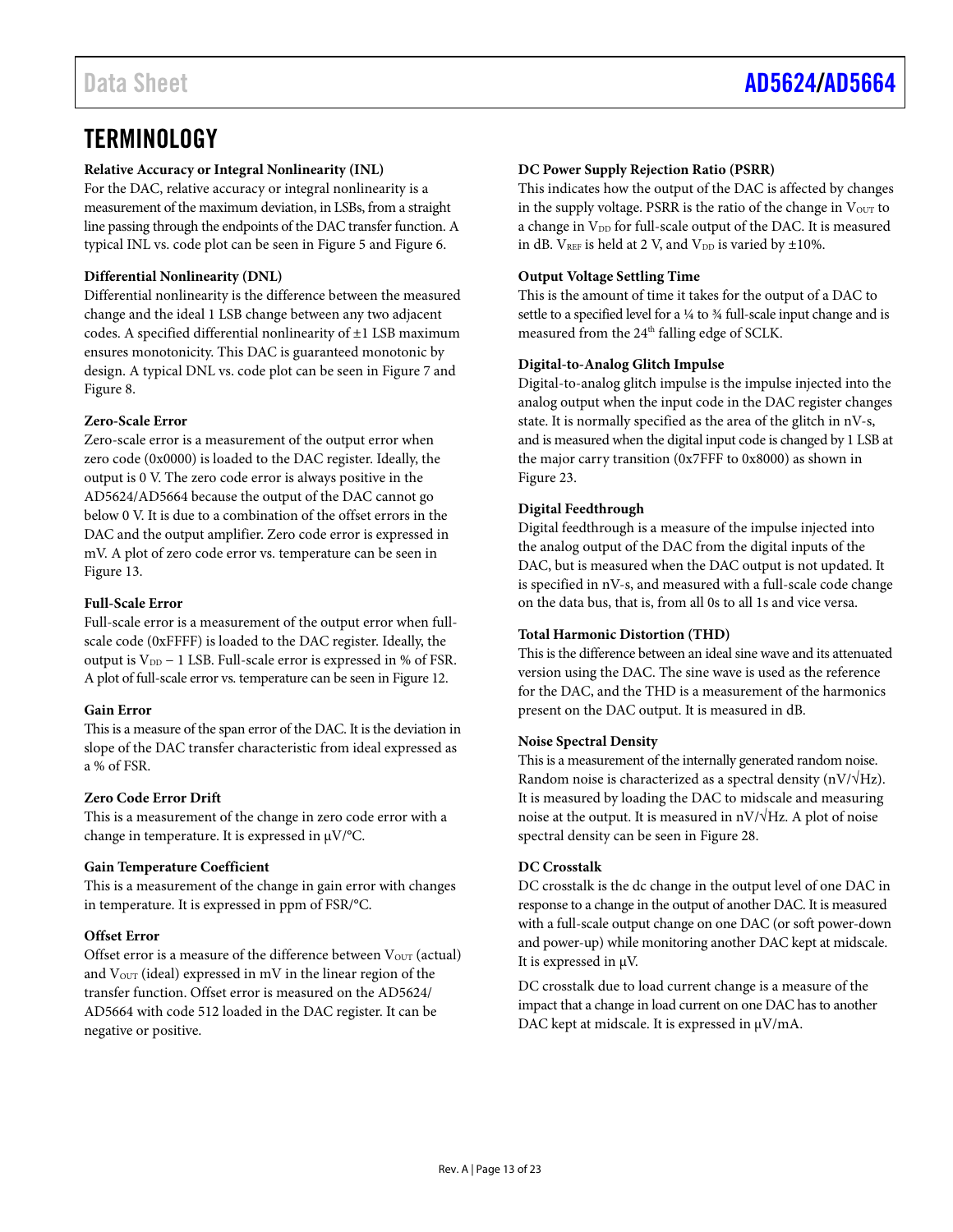# [AD5624](http://www.analog.com/AD5624?doc=AD5624_5664.pdf)[/AD5664](http://www.analog.com/AD5664?doc=AD5624_5664.pdf) Data Sheet

#### **Digital Crosstalk**

This is the glitch impulse transferred to the output of one DAC at midscale in response to a full-scale code change (all 0s to all 1s and vice versa) in the input register of another DAC. It is measured in standalone mode and is expressed in nV-s.

#### **Analog Crosstalk**

This is the glitch impulse transferred to the output of one DAC due to a change in the output of another DAC. It is measured by loading one of the input registers with a full-scale code change (all 0s to all 1s and vice versa). Then execute a software LDAC and monitor the output of the DAC whose digital code was not changed. The area of the glitch is expressed in nV-s (see [Figure 24\)](#page-10-2).

#### **DAC-to-DAC Crosstalk**

This is the glitch impulse transferred to the output of one DAC due to a digital code change and subsequent analog output change of another DAC. It is measured by loading the attack channel with a full-scale code change (all 0s to all 1s and vice versa) using the command write to and update while monitoring the output of the victim channel that is at midscale. The energy of the glitch is expressed in nV-s.

#### **Multiplying Bandwidth**

The amplifiers within the DAC have a finite bandwidth. The multiplying bandwidth is a measure of this. A sine wave on the reference (with full-scale code loaded to the DAC) appears on the output. The multiplying bandwidth is the frequency at which the output amplitude falls to 3 dB below the input.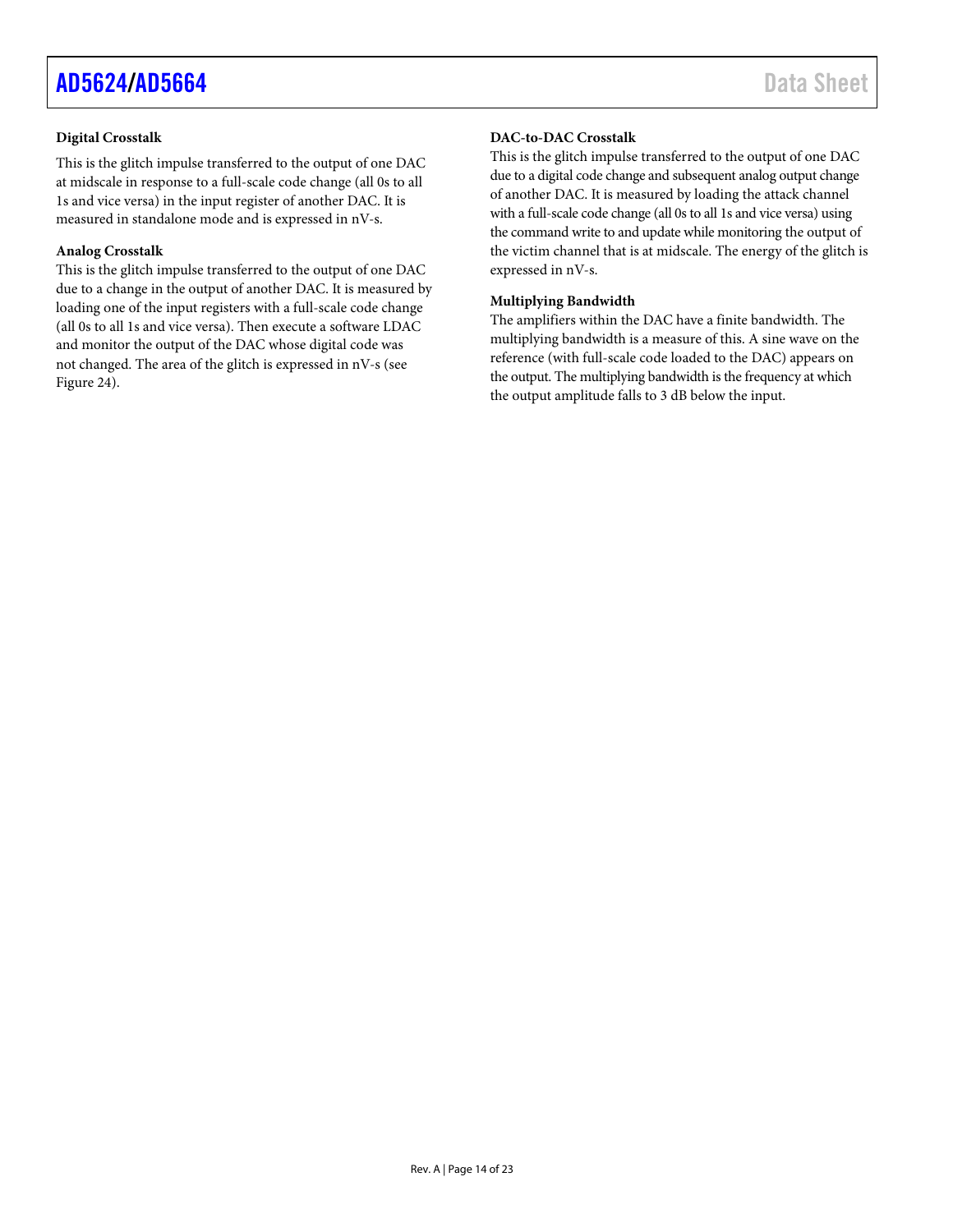# <span id="page-14-0"></span>THEORY OF OPERATION

### <span id="page-14-1"></span>**D/A SECTION**

The AD5624/AD5664 DACs are fabricated on a CMOS process. The architecture consists of a string DAC followed by an output buffer amplifier[. Figure 30](#page-14-5) shows a block diagram of the DAC architecture.



<span id="page-14-5"></span>Since the input coding to the DAC is straight binary, the ideal output voltage is given by

$$
V_{OUT} = \ V_{REFIN} \times \left(\frac{D}{2^N}\right)
$$

where:

*D* is the decimal equivalent of the binary code that is loaded to the DAC register:

0 to 4095 for AD5624 (12 bit). 0 to 65535 for AD5664 (16 bit).

*N* is the DAC resolution.

### <span id="page-14-2"></span>**RESISTOR STRING**

The resistor string is shown i[n Figure 31.](#page-14-6) It is simply a string of resistors, each of value R. The code loaded to the DAC register determines at which node on the string the voltage is tapped off to be fed into the output amplifier. The voltage is tapped off by closing one of the switches connecting the string to the amplifier. Because it is a string of resistors, it is guaranteed monotonic.

### <span id="page-14-3"></span>**OUTPUT AMPLIFIER**

The output buffer amplifier can generate rail-to-rail voltages on its output, which gives an output range of 0 V to VDD. It can drive a load of 2 k $\Omega$  in parallel with 1000 pF to GND. The source and sink capabilities of the output amplifier can be seen in [Figure 18.](#page-9-0) The slew rate is 1.8 V/μs with a ¼ to ¾ full-scale settling time of 7 μs.



### <span id="page-14-6"></span><span id="page-14-4"></span>**SERIAL INTERFACE**

The AD5624/AD5664 have a 3-wire serial interface (SYNC, SCLK, and DIN) that is compatible with SPI, QSPI, and MICROWIRE interface standards as well as with most DSPs. See [Figure 2](#page-4-2) for a timing diagram of a typical write sequence.

The write sequence begins by bringing the  $\overline{\text{SYNC}}$  line low. Data from the DIN line is clocked into the 24-bit shift register on the falling edge of SCLK. The serial clock frequency can be as high as 50 MHz, making the AD5624/AD5664 compatible with high speed DSPs. On the 24<sup>th</sup> falling clock edge, the last data bit is clocked in and the programmed function is executed, that is, a change in DAC register contents and/or a change in the mode of operation. At this stage, the  $\overline{\text{SYNC}}$  line can be kept low or be brought high. In either case, it must be brought high for a minimum of 15 ns before the next write sequence so that a falling edge of SYNC can initiate the next write sequence. Because the  $\overline{\text{SYNC}}$  buffer draws more current when  $V_{\text{IN}} = 2.0 \text{ V}$  than it does when  $V_{\text{IN}} = 0.8$  V,  $\overline{\text{SYNC}}$  is idled low between write sequences for even lower power operation. It must, however, be brought high again just before the next write sequence.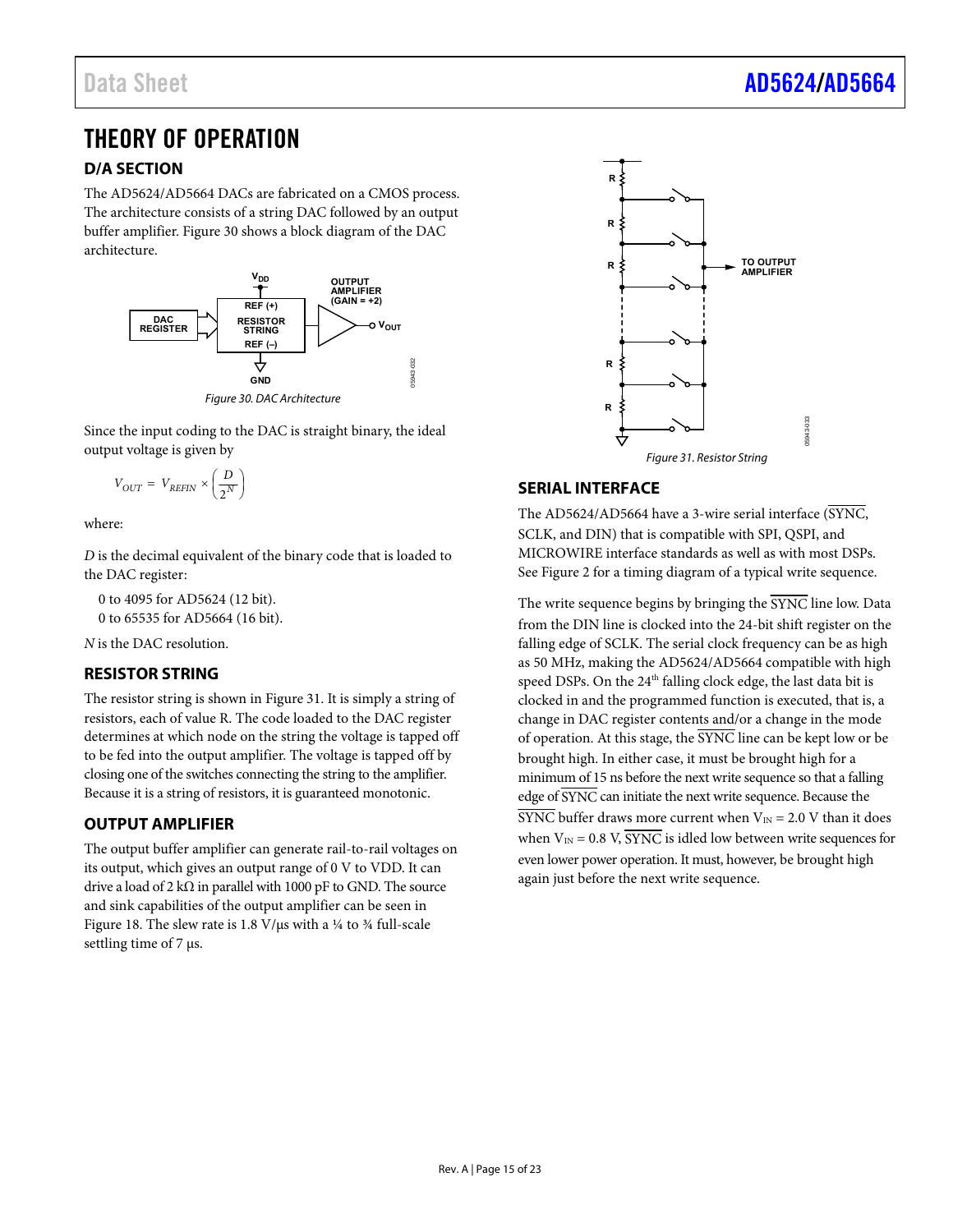### <span id="page-15-0"></span>**INPUT SHIFT REGISTER**

The input shift register is 24 bits wide. The first two bits are don't care bits. The next three bits are the Command bits, C2 to C0 (see [Table 7\)](#page-15-3), followed by the 3-bit DAC address, A2 to A0 (see [Table 8\)](#page-15-4), and then the 16-, 12-bit data-word. The data-word comprises the 16-, 12- bit input code followed by 0 or 4 don't care bits for the AD5664 and AD5624 respectively (se[e Figure 32](#page-15-5)  an[d Figure 33\)](#page-15-6). These data bits are transferred to the DAC register on the 24<sup>th</sup> falling edge of SCLK.

#### <span id="page-15-3"></span>**Table 7. Command Definition**

| C <sub>2</sub> |   | C <sub>0</sub> | Command                                                  |
|----------------|---|----------------|----------------------------------------------------------|
| 0              | 0 | 0              | Write to input register n                                |
| 0              | 0 |                | Update DAC register n                                    |
| 0              |   | 0              | Write to input register n, update all (software<br>LDAC) |
|                |   | 1              | Write to and update DAC channel n                        |
|                | 0 | 0              | Power down DAC (power-up)                                |
|                | 0 |                | Reset                                                    |
|                |   | 0              | Load LDAC register                                       |
|                |   |                | Reserved                                                 |

#### <span id="page-15-4"></span>**Table 8. Address Command**

**SYNC**

<span id="page-15-6"></span>**SCLK**

| A2 | Α1 | A0 | <b>ADDRESS</b> (n) |
|----|----|----|--------------------|
|    | 0  |    | DAC A              |
|    | 0  |    | DAC <sub>B</sub>   |
|    |    |    | DAC C              |
|    |    |    | DAC <sub>D</sub>   |
|    |    |    | <b>All DACs</b>    |

<span id="page-15-7"></span>**INVALID WRITE SEQUENCE: SYNC HIGH BEFORE 24TH FALLING EDGE**

### <span id="page-15-1"></span>**SYNC INTERRUPT**

In a normal write sequence, the SYNC line is kept low for at least 24 falling edges of SCLK, and the DAC is updated on the  $24<sup>th</sup>$ falling edge. However, if  $\overline{\text{SYNC}}$  is brought high before the 24<sup>th</sup> falling edge, then this acts as an interrupt to the write sequence. The input shift register is reset and the write sequence is seen as invalid. Neither an update of the DAC register contents nor a change in the operating mode occurs (se[e Figure 34\)](#page-15-7).

### <span id="page-15-2"></span>**POWER-ON RESET**

The AD5624/AD5664 family contains a power-on reset circuit that controls the output voltage during power-up. The AD5624/ AD5664 DAC outputs power up to 0 V and the output remains there until a valid write sequence is made to the DAC. This is useful in applications where it is important to know the state of the output of the DAC while it is in the process of powering up.

<span id="page-15-5"></span>

**VALID WRITE SEQUENCE, OUTPUT UPDATES ON THE 24TH FALLING EDGE**

Figure 34. SYNC Interrupt Facility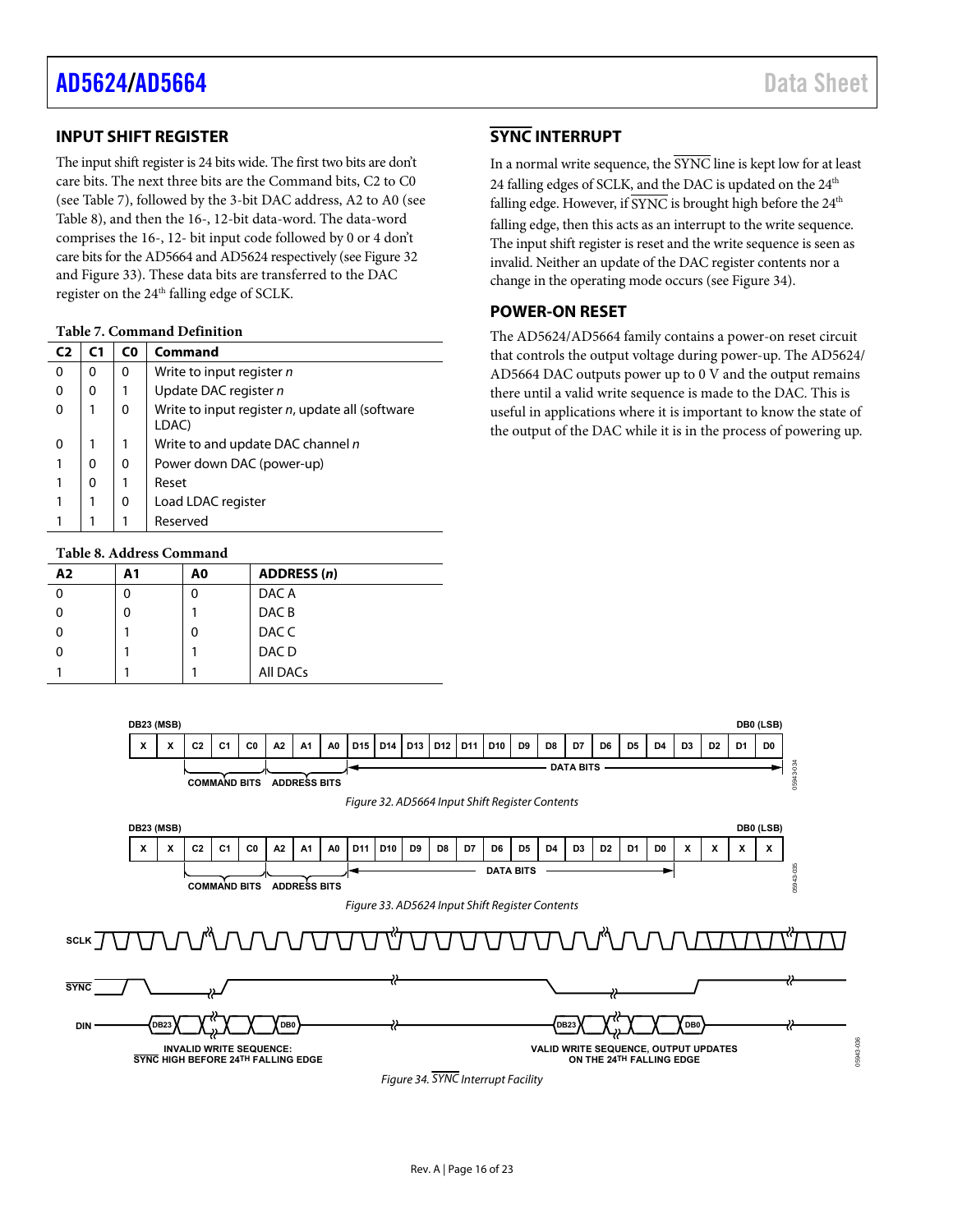### <span id="page-16-0"></span>**SOFTWARE RESET**

The AD5624/AD5664 contain a software reset function. Command 110 is reserved for the software reset function (see [Table 7\)](#page-15-3). The software reset command contains two reset modes that are software programmable by setting Bit DB0 in the control register. [Table 9](#page-16-2) shows how the state of the bit corresponds to the software reset modes of operation of the devices.

<span id="page-16-2"></span>

|  |  |  |  |  | Table 9. Software Reset Modes for the AD5624/AD5664 |  |
|--|--|--|--|--|-----------------------------------------------------|--|
|--|--|--|--|--|-----------------------------------------------------|--|

| DB0                | <b>Registers Reset to Zero</b> |
|--------------------|--------------------------------|
|                    | DAC register                   |
|                    | Input shift register           |
| 1 (Power-On Reset) | DAC register                   |
|                    | Input shift register           |
|                    | <b>LDAC</b> register           |
|                    | Power-down register            |

### <span id="page-16-1"></span>**POWER-DOWN MODES**

The AD5624/AD5664 contain four separate modes of operation. Command 100 is reserved for the power-down function (see [Table 7\)](#page-15-3). These modes are software programmable by setting two bits (DB5 and DB4) in the control register[. Table 10 s](#page-16-3)hows how the state of the bits corresponds to the mode of operation of the device. All DACs (DAC D to DAC A) can be powered down to the selected mode by setting the corresponding four bits (DB3, DB2, DB1, and DB0) to 1. By executing the same Command 100, any combination of DACs is powered up by setting Bit DB5 and Bit DB4 to normal operation mode. To select which combination of DAC channels to power-up, set the corresponding four bits (DB3, DB2, DB1, and DB0) to 1. Se[e Table 11](#page-16-4) for contents of the input shift register during the power-down/power-up operation.

<span id="page-16-3"></span>

| Table 10. Modes of Operation for the AD5624/AD5664 |
|----------------------------------------------------|
|----------------------------------------------------|

| DB <sub>5</sub> | DB4 | <b>Operating Mode</b> |
|-----------------|-----|-----------------------|
|                 |     | Normal operation      |
|                 |     | Power-down modes      |
|                 |     | 1 kQ to GND           |
|                 | 0   | 100 k $\Omega$ to GND |
|                 |     | Three-state           |

When both bits are set to 0, the devices work normally with their normal power consumption of 450 μA at 5 V. However, for the three power-down modes, the supply current falls to 480 nA at 5 V (200 nA at 3 V). Not only does the supply current fall, but the output stage is also internally switched from the output of the amplifier to a resistor network of known values. This allows the output impedance of the device to be known while the device is in power-down mode.

The outputs can either be connected internally to GND through a 1 kΩ or 100 kΩ resistor, or left open circuited (three-state) (see [Figure 35\)](#page-16-5).



Figure 35. Output Stage During Power-Down

<span id="page-16-5"></span>The bias generator, the output amplifier, the resistor string, and other associated linear circuitry are shut down when power-down mode is activated. However, the contents of the DAC register are unaffected when in power-down. The time to exit power-down is typically 4 μs for  $V_{DD} = 5$  V and for  $V_{DD} = 3$  V (se[e Figure 22\)](#page-9-1).

<span id="page-16-4"></span>**Table 11. 24-Bit Input Shift Register Contents of Power-Down/Power-Up Operation** 

| DB23 to<br><b>DB22</b><br>(MSB) | <b>DB21</b> | <b>DB20</b>         | <b>DB19</b> | <b>DB18</b>                            | <b>DB17</b> | <b>DB16</b>   | <b>DB15</b><br>to DB6 | DB <sub>5</sub>  | DB4                                                                      | DB <sub>3</sub> | DB <sub>2</sub> | DB <sub>1</sub> | DB <sub>0</sub><br>(LSB) |
|---------------------------------|-------------|---------------------|-------------|----------------------------------------|-------------|---------------|-----------------------|------------------|--------------------------------------------------------------------------|-----------------|-----------------|-----------------|--------------------------|
|                                 |             |                     |             | x                                      |             | x             |                       | P <sub>D</sub> 1 | P <sub>D</sub> <sub>0</sub>                                              | DAC D           | DAC C           | DAC B           | DAC A                    |
| Don't care                      | CO)         | Command bits (C2 to |             | Address bits (A2 to A0);<br>don't care |             | Don't<br>care | Power-down<br>mode    |                  | Power-down/power-up channel<br>selection, set bit to 1 to select channel |                 |                 |                 |                          |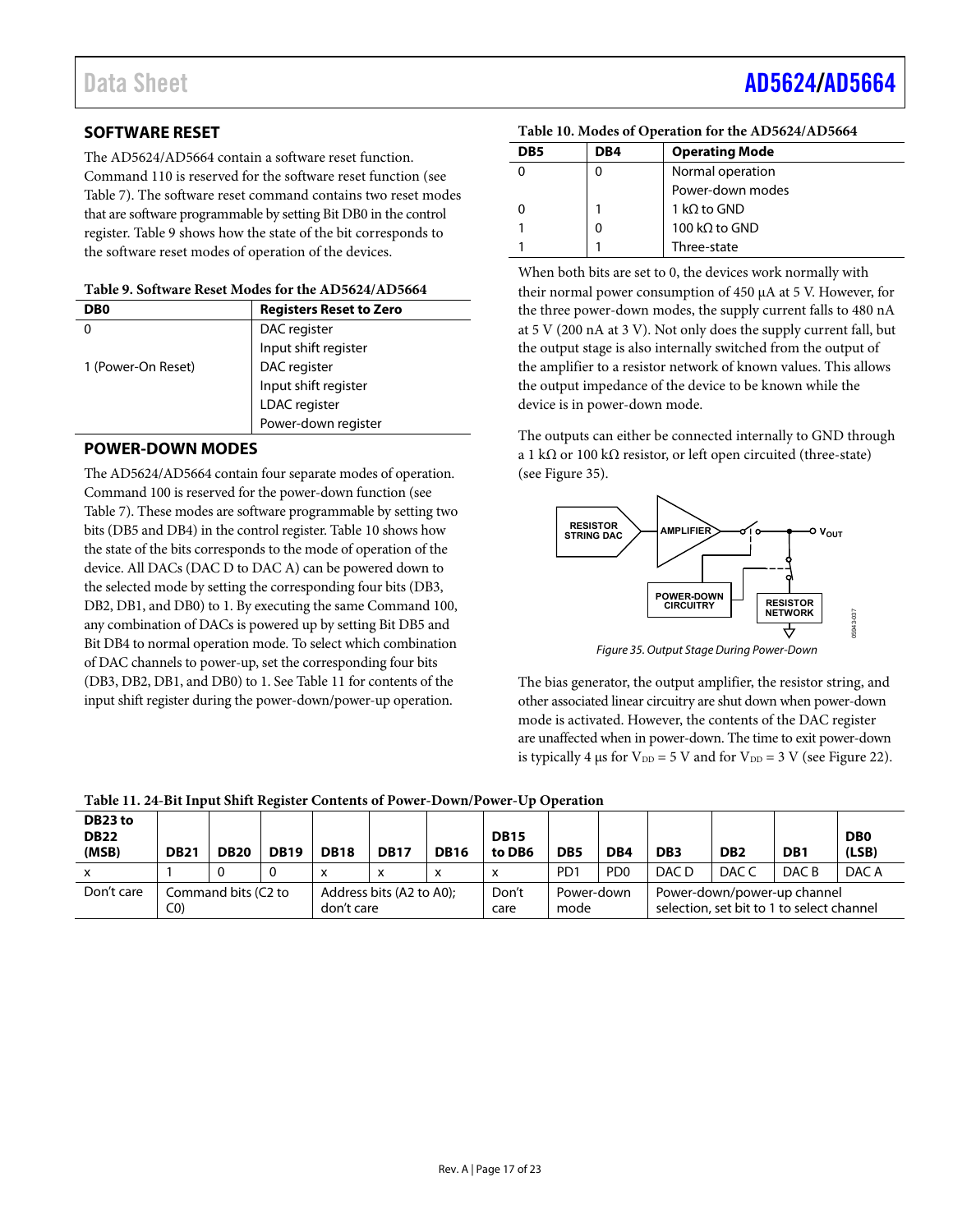### <span id="page-17-0"></span>**LDAC FUNCTION**

The AD5624/AD5664 DACs have double buffered interfaces consisting of two banks of registers: input registers and DAC registers. The input registers are connected directly to the input shift register and the digital code is transferred to the relevant input register on completion of a valid write sequence. The DAC registers contain the digital code used by the resistor strings.

The double buffered interface is useful if the user requires simultaneous updating of all DAC outputs. The user can write to three of the input registers individually and then write to the remaining input register and update all DAC registers, the outputs update simultaneously. Command 010 is reserved for this software LDAC.

Access to the DAC registers is controlled by the LDAC function. The LDAC registers contain two modes of operation for each DAC channel. The DAC channels are selected by setting the bits of the 4-bit LDAC register (DB3, DB2, DB1, and DB0). Command 110 is reserved for setting up the LDAC register. When the LDAC bit register is set low, the corresponding DAC registers are latched and the input registers can change state without affecting the contents of the

DAC registers. When the LDAC bit register is set high, however, the DAC registers become transparent and the contents of the input registers are transferred to them on the falling edge of the  $24<sup>th</sup> SCLK$  pulse. This is equivalent to having an  $\overline{LDAC}$  hardware pin tied permanently low for the selected DAC channel, that is, synchronous update mode. Se[e Table 12](#page-17-1) for the LDAC register mode of operation. Se[e Table 13](#page-17-2) for contents of the input shift register during the LDAC register set up command.

This flexibility is useful in applications where the user wants to update select channels simultaneously, while the rest of the channels update synchronously.

<span id="page-17-1"></span>

| Table 12. LDAC Register Mode of Operation |  |
|-------------------------------------------|--|
|-------------------------------------------|--|

| <b>Load DAC Register</b> |                                                                                                                       |  |  |  |  |  |
|--------------------------|-----------------------------------------------------------------------------------------------------------------------|--|--|--|--|--|
| LDAC Bits (DB3 to DB0)   | <b>LDAC Mode of Operation</b>                                                                                         |  |  |  |  |  |
|                          | Normal operation (default), DAC<br>register update is controlled by write<br>command.                                 |  |  |  |  |  |
|                          | The DAC registers are updated after<br>new data is read in on the falling<br>edge of the 24 <sup>th</sup> SCLK pulse. |  |  |  |  |  |

<span id="page-17-2"></span>**Table 13. 24-Bit Input Shift Register Contents for LDAC Setup Command for the AD5624/AD5664** 

| DB23 to DB22 (MSB) | <b>DB21</b> | <b>DB20</b>             | <b>DB19</b> | <b>DB18</b> | <b>DB17</b>              | <b>DB16</b>  | DB15 to DB4 | DB <sub>3</sub> | DB <sub>2</sub>                     | DB <sub>1</sub> | DBO (LSB)                          |
|--------------------|-------------|-------------------------|-------------|-------------|--------------------------|--------------|-------------|-----------------|-------------------------------------|-----------------|------------------------------------|
|                    |             |                         |             |             | X                        | $\mathbf{v}$ | x           | <b>DACD</b>     | <b>DACC</b>                         | <b>DACB</b>     | <b>DACA</b>                        |
| Don't care         |             | Command bits (C2 to C0) |             | don't care  | Address bits (A3 to A0); |              | Don't care  |                 | Set bit to 0 or 1 for required mode |                 | of operation on respective channel |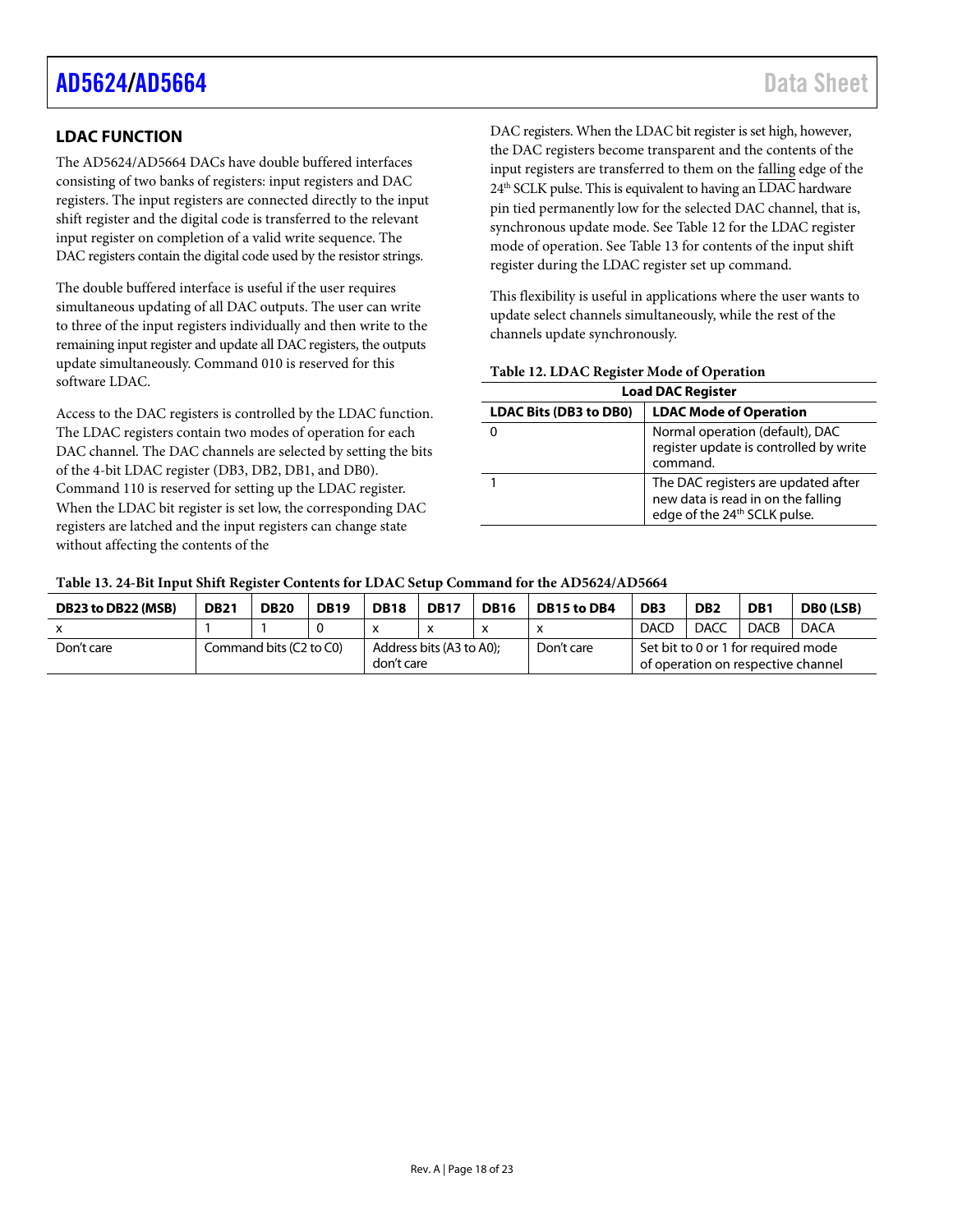### <span id="page-18-0"></span>**MICROPROCESSOR INTERFACING**

#### **AD5624/AD5664 to Blackfin® ADSP-BF53x Interface**

[Figure 36 s](#page-18-1)hows a serial interface between the AD5624/AD5664 and the Black*fin* ADSP-BF53x microprocessor. The ADSP-BF53x processor family incorporates two dual channel synchronous serial ports, SPORT1 and SPORT0, for serial and multiprocessor communications. Using SPORT0 to connect to the AD5624/ AD5664, the setup for the interface is as follows. DTOPRI drives the DIN pin of the AD5624/AD5664, while TSCLK0 drives the SCLK of the device. The SYNC is driven from TFS0.



Figure 36. Blackfin ADSP-BF53x Interface to AD5624/AD5664

#### <span id="page-18-1"></span>**AD5624/AD5664 to 68HC11/68L11 Interface**

[Figure 37 s](#page-18-2)hows a serial interface between the AD5624/AD5664 and the 68HC11/68L11 microcontroller. SCK of the 68HC11/ 68L11 drives the SCLK of the AD5624/AD5664, while the MOSI output drives the serial data line of the DAC.

The SYNC signal is derived from a port line (PC7). The setup conditions for correct operation of this interface are as follows. The 68HC11/68L11 is configured with its CPOL bit as a 0 and its CPHA bit as a 1. When data is being transmitted to the DAC, the SYNC line is taken low (PC7). When the 68HC11/68L11 is configured as described previously, data appearing on the MOSI output is valid on the falling edge of SCK. Serial data from the 68HC11/68L11 is transmitted in 10-bit bytes with only eight falling clock edges occurring in the transmit cycle. Data is transmitted MSB first. To load data to the AD5624/AD5664, PC7 is left low after the first eight bits are transferred, and a second serial write operation is performed to the DAC; PC7 is taken high at the end of this procedure.

<span id="page-18-2"></span>

#### **AD5624/AD5664 to 80C51/80L51 Interface**

[Figure 38 s](#page-18-3)hows a serial interface between the AD5624/AD5664 and the 80C51/80L51 microcontroller. The setup for the interface is as follows. TxD of the 80C51/80L51 drives SCLK of the AD5624/ AD5664, while RxD drives the serial data line of the device. The SYNC signal is derived from a bit-programmable pin on the port. In this case, port line P3.3 is used. When data is transmitted to the AD5624/AD5664, P3.3 is taken low. The 80C51/80L51 transmits data in 10-bit bytes only; thus only eight falling clock edges occur in the transmit cycle. To load data to the DAC, P3.3 is left low after the first eight bits are transmitted, and a second write cycle is initiated to transmit the second byte of data. P3.3 is taken high following the completion of this cycle. The 80C51/ 80L51 output the serial data in a format that has the LSB first. The AD5624/AD5664 must receive data with the MSB first. The 80C51/ 80L51 transmit routine takes this into account.



#### <span id="page-18-3"></span>**AD5624/AD5664 to MICROWIRE Interface**

[Figure 39 s](#page-18-4)hows an interface between the AD5624/AD5664 and any MICROWIRE-compatible device. Serial data is shifted out on the falling edge of the serial clock and is clocked into the AD5624/AD5664 on the rising edge of the SK.



<span id="page-18-4"></span>Figure 39. MICROWIRE Interface to AD5624/AD5664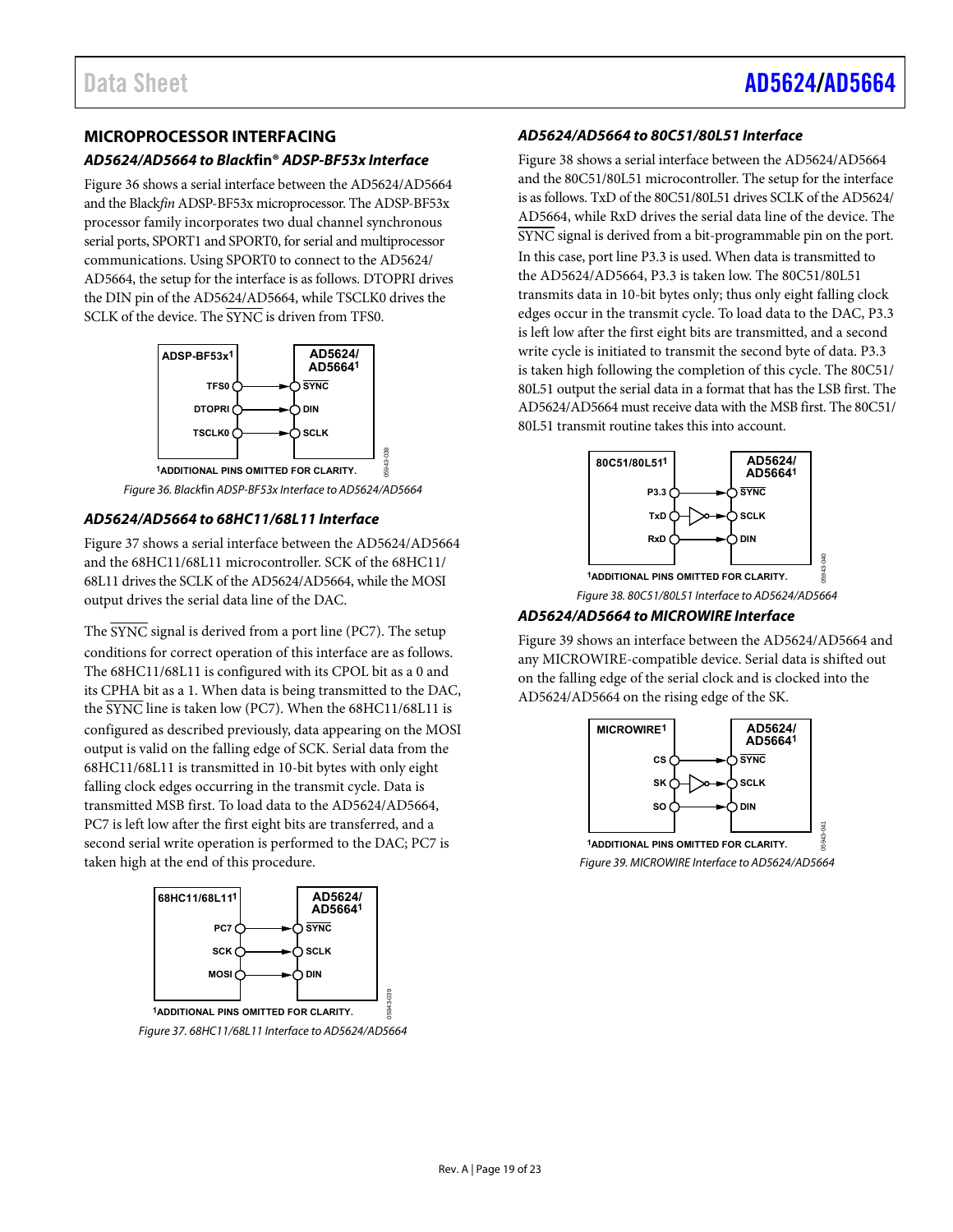### <span id="page-19-1"></span><span id="page-19-0"></span>APPLICATIONS INFORMATION **CHOOSING A REFERENCE FOR THE AD5624/AD5664**

To achieve the optimum performance from the AD5624/ AD5664, give thought to the choice of a precision voltage reference. The AD5624/AD5664 have only one reference input,  $V<sub>REF</sub>$ . The voltage on the reference input is used to supply the positive input to the DAC. Therefore, any error in the reference is reflected in the DAC.

When choosing a voltage reference for high accuracy applications, the sources of error are initial accuracy, ppm drift, long term drift, and output voltage noise. Initial accuracy on the output voltage of the DAC leads to a full-scale error in the DAC. To minimize these errors, a reference with high initial accuracy is preferred. Choosing a reference with an output trim adjustment, such as th[e ADR423,](http://www.analog.com/ADR423?doc=AD5624_5664.pdf) allows a system designer to trim out system errors by setting a reference voltage to a voltage other than the nominal. The trim adjustment can also be used at temperature to trim out any error.

Long term drift is a measurement of how much the reference drifts over time. A reference with a tight long-term drift specification ensures that the overall solution remains relatively stable during its entire lifetime.

The temperature coefficient of a reference's output voltage affects INL, DNL, and TUE. Choose a reference with a tight temperature coefficient specification to reduce temperature dependence of the DAC output voltage in ambient conditions.

In high accuracy applications, which have a relatively low noise budget, reference output voltage noise needs to be considered. It is important to choose a reference with as low an output noise voltage as practical for the system noise resolution required. Precision voltage references such as th[e ADR425 p](http://www.analog.com/ADR425?doc=AD5624_5664.pdf)roduce low output noise in the 0.1 Hz to10 Hz range. Examples of recommended precision references for use as supply to the AD5624/ AD5664 are shown in the [Table 14.](#page-19-3) 

#### <span id="page-19-2"></span>**USING A REFERENCE AS A POWER SUPPLY FOR THE AD5624/AD5664**

Because the supply current required by the AD5624/AD5664 is extremely low, an alternative option is to use a voltage reference to supply the required voltage to the device (see [Figure 40\)](#page-19-4). This is especially useful if the power supply is quite noisy, or if the system supply voltages are at some value other than 5 V or 3 V, for example, 15 V. The voltage reference outputs a steady supply voltage for the AD5624/AD5664 (se[e Table 14](#page-19-3) for a suitable reference). If the low dropou[t REF195 i](http://www.analog.com/REF195?doc=AD5624_5664.pdf)s used, it must supply 450 μA of current to the AD5624/AD5664, with no load on the output of the DAC. When the DAC output is loaded, the [REF195](http://www.analog.com/REF195?doc=AD5624_5664.pdf) also needs to supply the current to the load. The total current required (with a 5 kΩ load on the DAC output) is

450 μA + (5 V/5 kΩ) = 1.45 mA

The load regulation of the [REF195 i](http://www.analog.com/REF195?doc=AD5624_5664.pdf)s typically 2 ppm/mA, which results in a 2.9 ppm ( $14.5 \mu V$ ) error for the 1.45 mA current drawn from it. This corresponds to a 0.191 LSB error.



<span id="page-19-4"></span>Figure 40[. REF195 a](http://www.analog.com/REF195?doc=AD5624_5664.pdf)s Power Supply to the AD5624/AD5664

<span id="page-19-3"></span>

| Table 14. Partial List of Precision References for Use with the AD5624/AD5664 |
|-------------------------------------------------------------------------------|
|-------------------------------------------------------------------------------|

| Part No.      | Initial Accuracy (mV max) | Temp Drift (ppm <sup>o</sup> C max) | 0.1 Hz to 10 Hz Noise ( $\mu$ V p-p typ) | $V_{\text{OUT}}(V)$ |
|---------------|---------------------------|-------------------------------------|------------------------------------------|---------------------|
| <b>ADR425</b> | ±2                        |                                     | 3.4                                      |                     |
| <b>ADR395</b> | ±6                        | 25                                  |                                          |                     |
| <b>REF195</b> | ±2                        |                                     | -50                                      |                     |
| <b>AD780</b>  | ±2                        |                                     | 4                                        | 2.5/3               |
| <b>ADR423</b> | ±2                        |                                     | 3.4                                      |                     |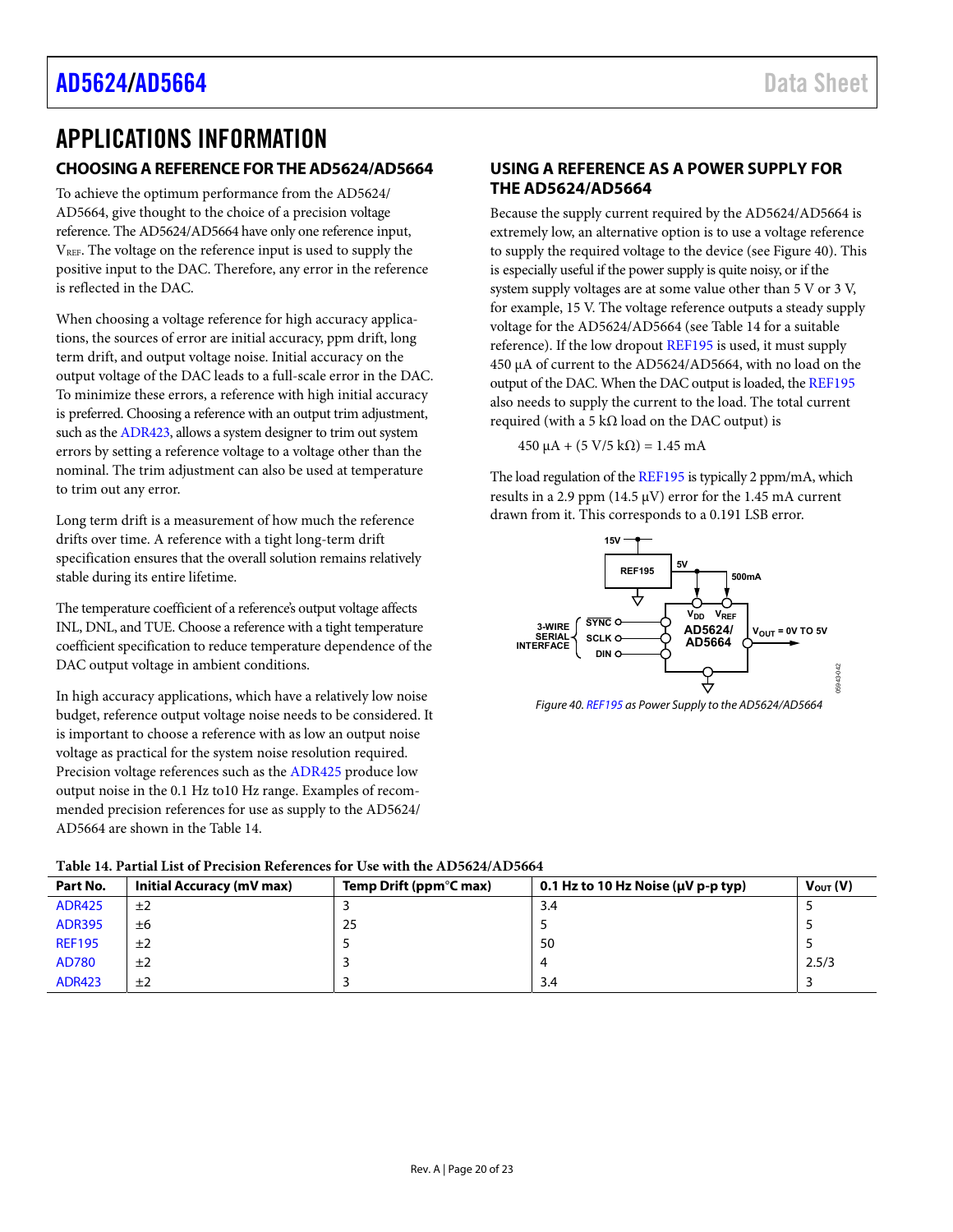# Data Sheet **[AD5624/](http://www.analog.com/AD5624?doc=AD5624_5664.pdf)[AD5664](http://www.analog.com/AD5664?doc=AD5624_5664.pdf)**

### <span id="page-20-0"></span>**BIPOLAR OPERATION USING THE AD5624/AD5664**

The AD5624/AD5664 have been designed for single supply operation, but a bipolar output range is also possible using the circuit i[n Figure 41.](#page-20-3) The circuit gives an output voltage range of ±5 V. Rail-to-rail operation at the amplifier output is achievable using an [AD820 o](http://www.analog.com/AD820?doc=AD5624_5664.pdf)r a[n OP295 a](http://www.analog.com/OP295?doc=AD5624_5664.pdf)s the output amplifier.

The output voltage for any input code can be calculated as follows:

$$
V_O = \left[ V_{DD} \times \left( \frac{D}{65,536} \right) \times \left( \frac{R1 + R2}{R1} \right) - V_{DD} \times \left( \frac{R2}{R1} \right) \right]
$$

where *D* represents the input code in decimal (0 to 65536). With  $V_{DD}$  = 5 V,  $R1 = R2 = 10$  kΩ,

$$
V_O = \left(\frac{10 \times D}{65,536}\right) - 5 \text{ V}
$$

This is an output voltage range of  $\pm$ 5 V, with 0x0000 corresponding to a −5 V output, and 0xFFFF corresponding to a +5 V output.



Figure 41. Bipolar Operation with the AD5624/AD5664

### <span id="page-20-3"></span><span id="page-20-1"></span>**USING AD5624/AD5664 WITH A GALVANICALLY ISOLATED INTERFACE**

In process control applications in industrial environments, it is often necessary to use a galvanically isolated interface to protect and isolate the controlling circuitry from any hazardous commonmode voltages that might occur in the area where the DAC is functioning. Isocouplers provide isolation in excess of 3 kV. The AD5624/AD5664 use a 3-wire serial logic interface, so the ADuM130x 3-channel digital isolator provides the required isolation (see [Figure 42\)](#page-20-4). The power supply to the device also needs to be isolated, which is done by using a transformer. On the DAC side of the transformer, a 5 V regulator provides the 5 V supply required for the AD5624/AD5664.



<span id="page-20-4"></span>Figure 42. AD5624/AD5664 with a Galvanically Isolated Interface

### <span id="page-20-2"></span>**POWER SUPPLY BYPASSING AND GROUNDING**

When accuracy is important in a circuit, it is helpful to consider carefully the power supply and ground return layout on the board. The printed circuit board containing the AD5624/AD5664 has separate analog and digital sections, each having its own area of the board. If the AD5624/AD5664 is in a system where other devices require an AGND-to-DGND connection, make the connection at one point only. This ground point must be as close as possible to the AD5624/AD5664.

The power supply to the AD5624/AD5664 must be bypassed with 10 μF and 0.1 μF capacitors. The capacitors must be located as close as possible to the device, with the 0.1 μF capacitor ideally right up against the device. The  $10 \mu$ F capacitor is the tantalum bead type. It is important that the 0.1 μF capacitor has low effective series resistance (ESR) and effective series inductance (ESI), for example, common ceramic types of capacitors. This 0.1 μF capacitor provides a low impedance path to ground for high frequencies caused by transient currents due to internal logic switching.

The power supply line itself has as large a trace as possible to provide a low impedance path and to reduce glitch effects on the supply line. Clocks and other fast switching digital signals must be shielded from other parts of the board by digital ground. Avoid crossover of digital and analog signals if possible. When traces cross on opposite sides of the board, ensure they run at right angles to each other to reduce feedthrough effects through the board. The best board layout technique is the microstrip technique where the component side of the board is dedicated to the ground plane only and the signal traces are placed on the solder side. This is not always possible with a 2-layer board.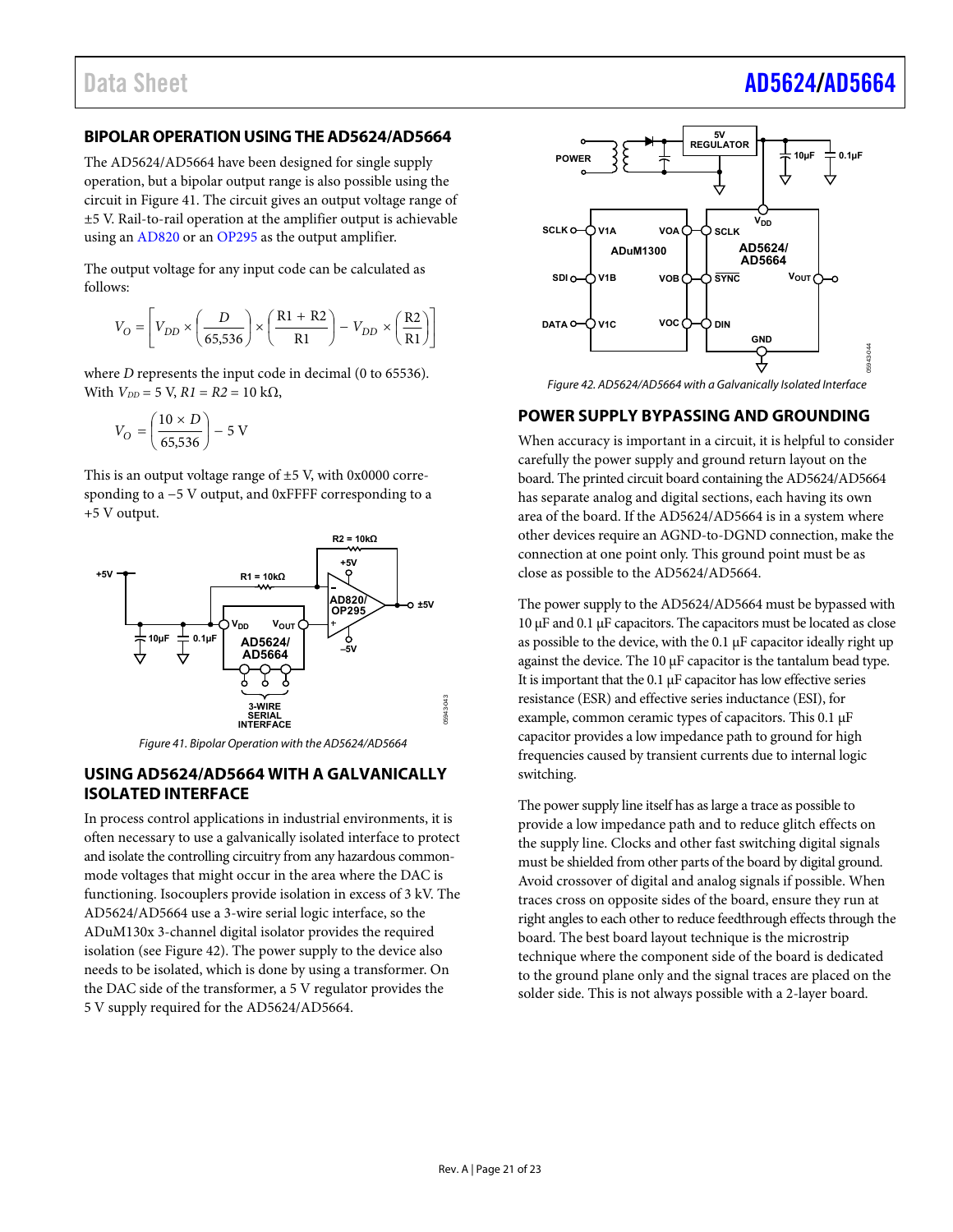## <span id="page-21-0"></span>OUTLINE DIMENSIONS